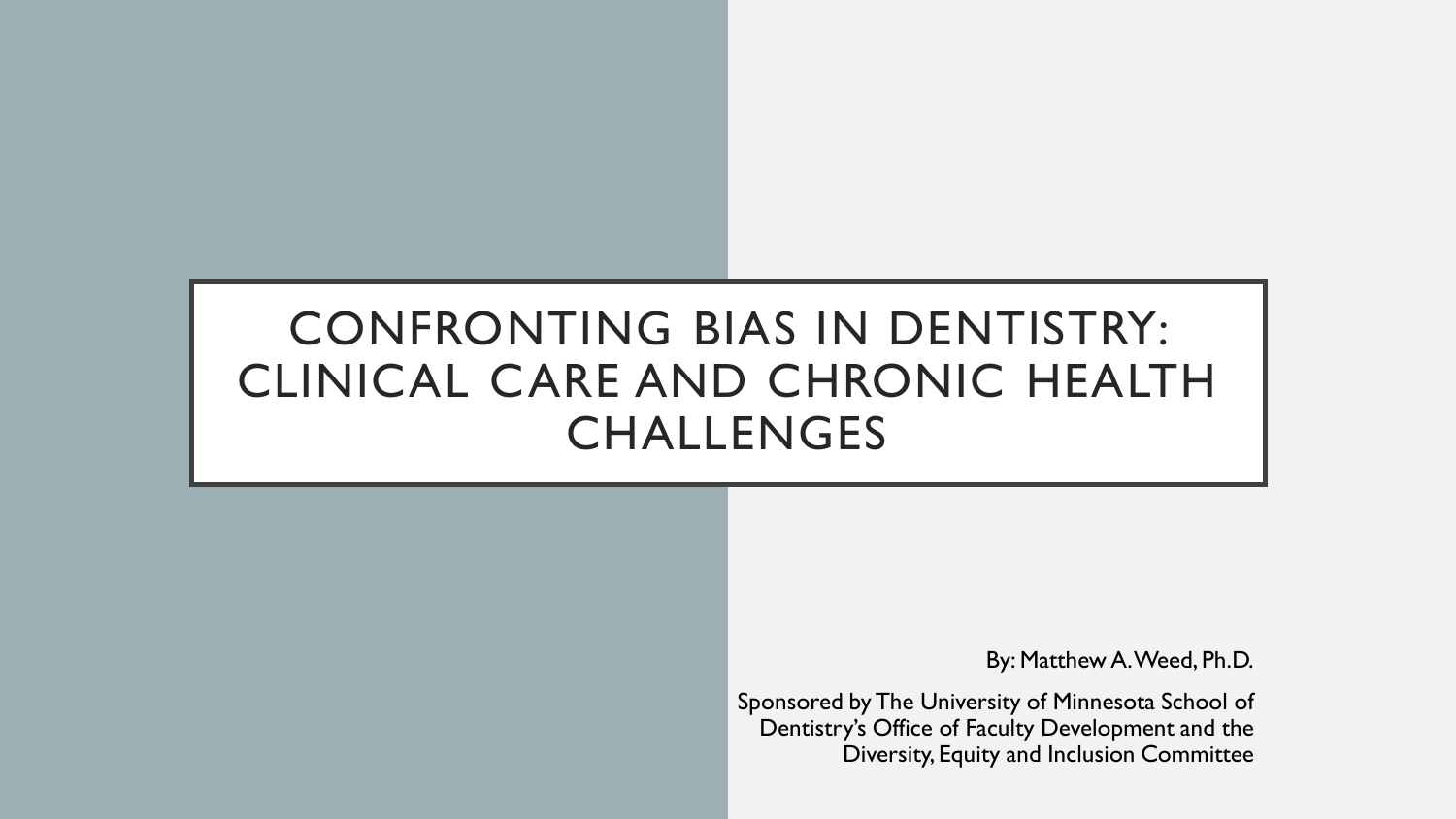- At least some **loss of sight** diagnosed at six weeks
- Total **blindness** by age eight
- **Type I Diabetes** diagnosed at age one
- **Massive seizures** caused by out-of-control blood sugar due to diabetes
- Family was informed that I had a **50% chance** of surviving to five years of age
- Had **three comas** before my fifth birthday
- Physicians did not expect me to live past 21 years old

# GENERAL MEDICAL HISTORY: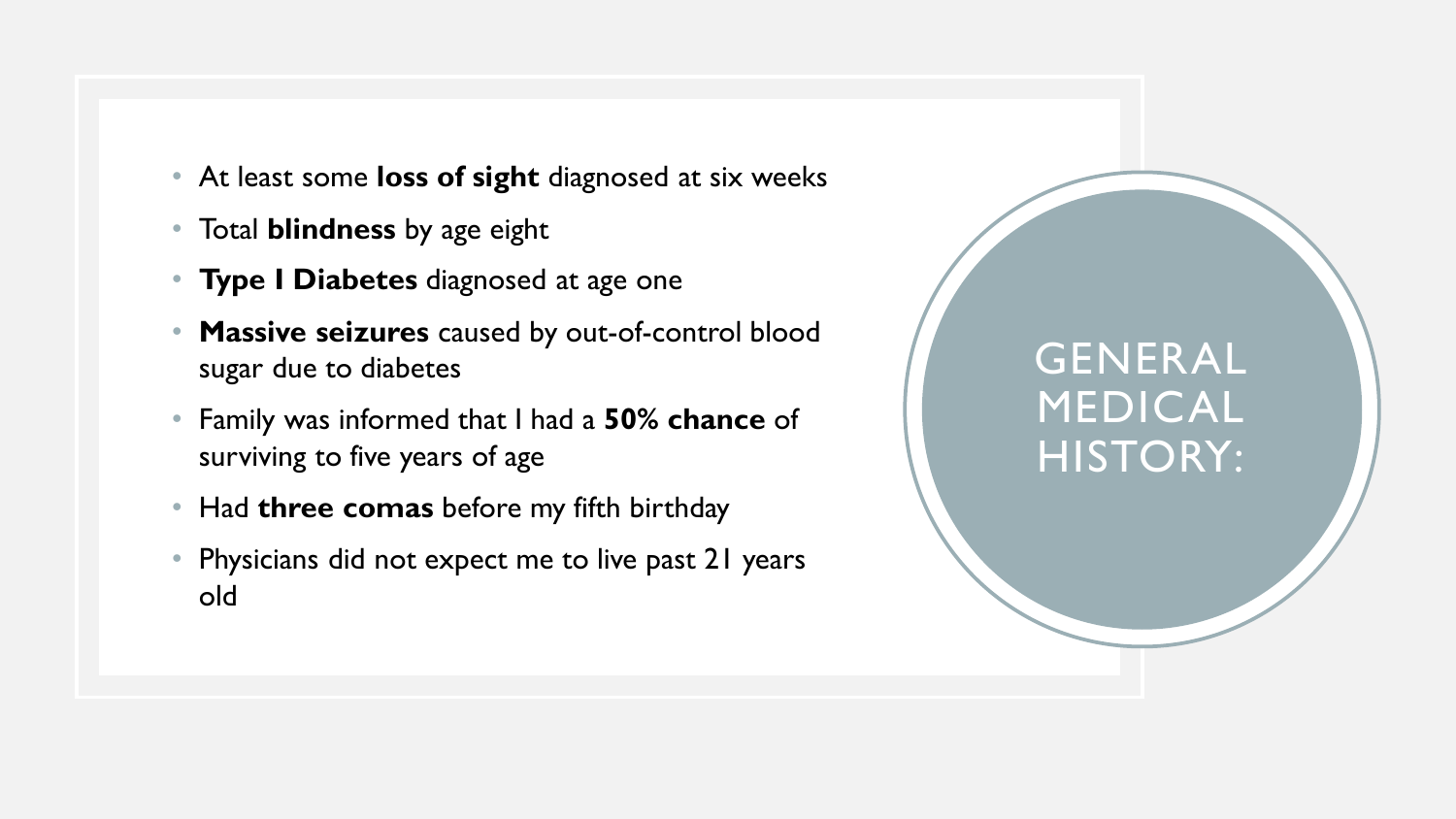WHEN SOMETHING WORKS, BE OPEN TO KEEPING IT GOING NO MATTER HOW OLD OR STRANGE

- Harvard doctor looked at my med routine (two shots a day of mixed regular and NPH insulin)
- Although 20 years "out of date" he kept with it.
- This was done because it was empirically working, and other options would have been hard to manage.
- He had led and published newer four-shot-a-day routines that were consider the standard in the mid -1990s.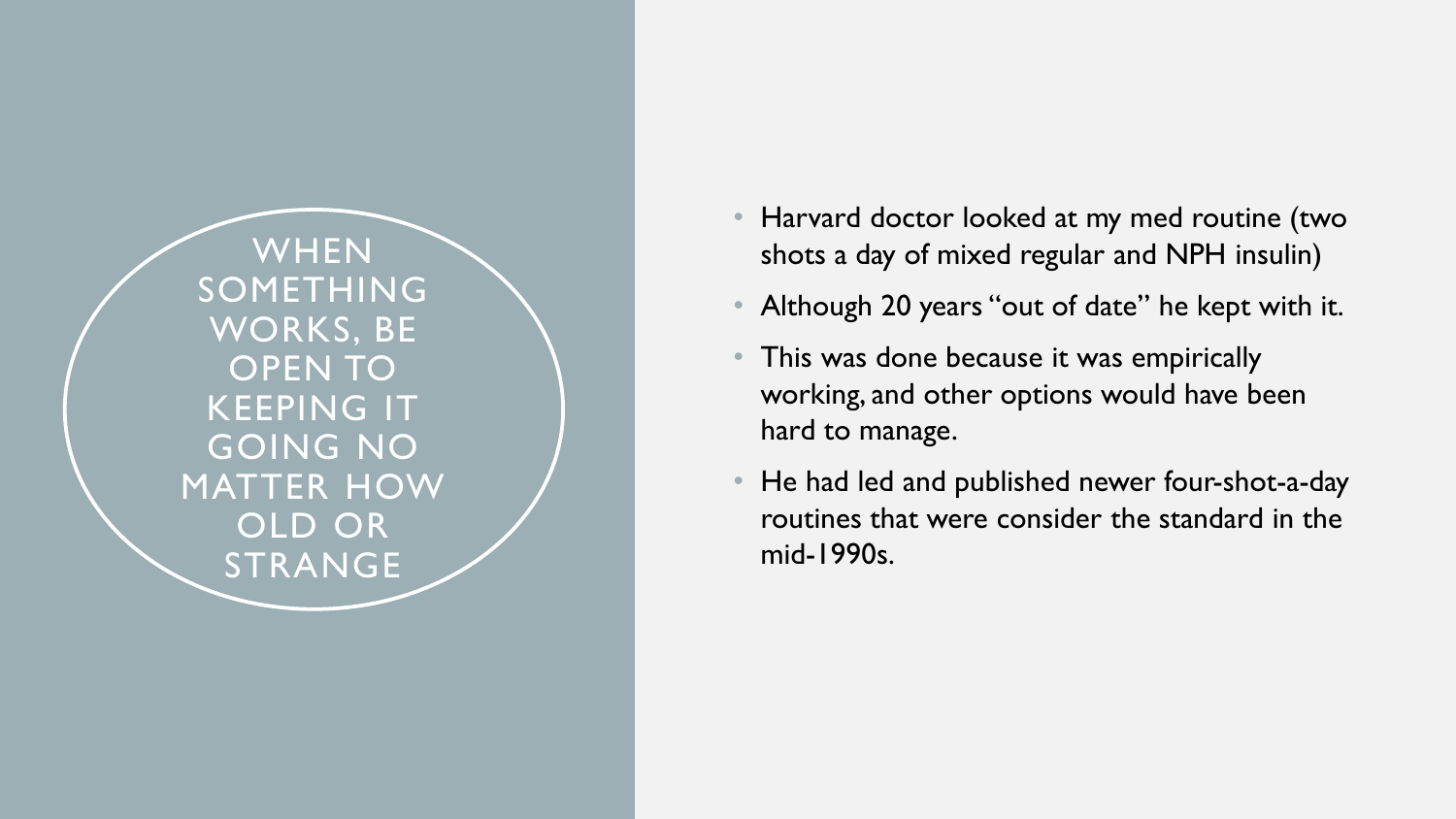### CONTINUED…

- They would have offered greater theoretical control.
- However, they would have been impossible to carry out given the resources I had available.
- Making changes just to do the newest thing is not always best
- For example: If a filling looks a bit worn and could be replaced, but no actual pathology is present, the patient may prefer just to "watch".<br>David M. Nathan, MD

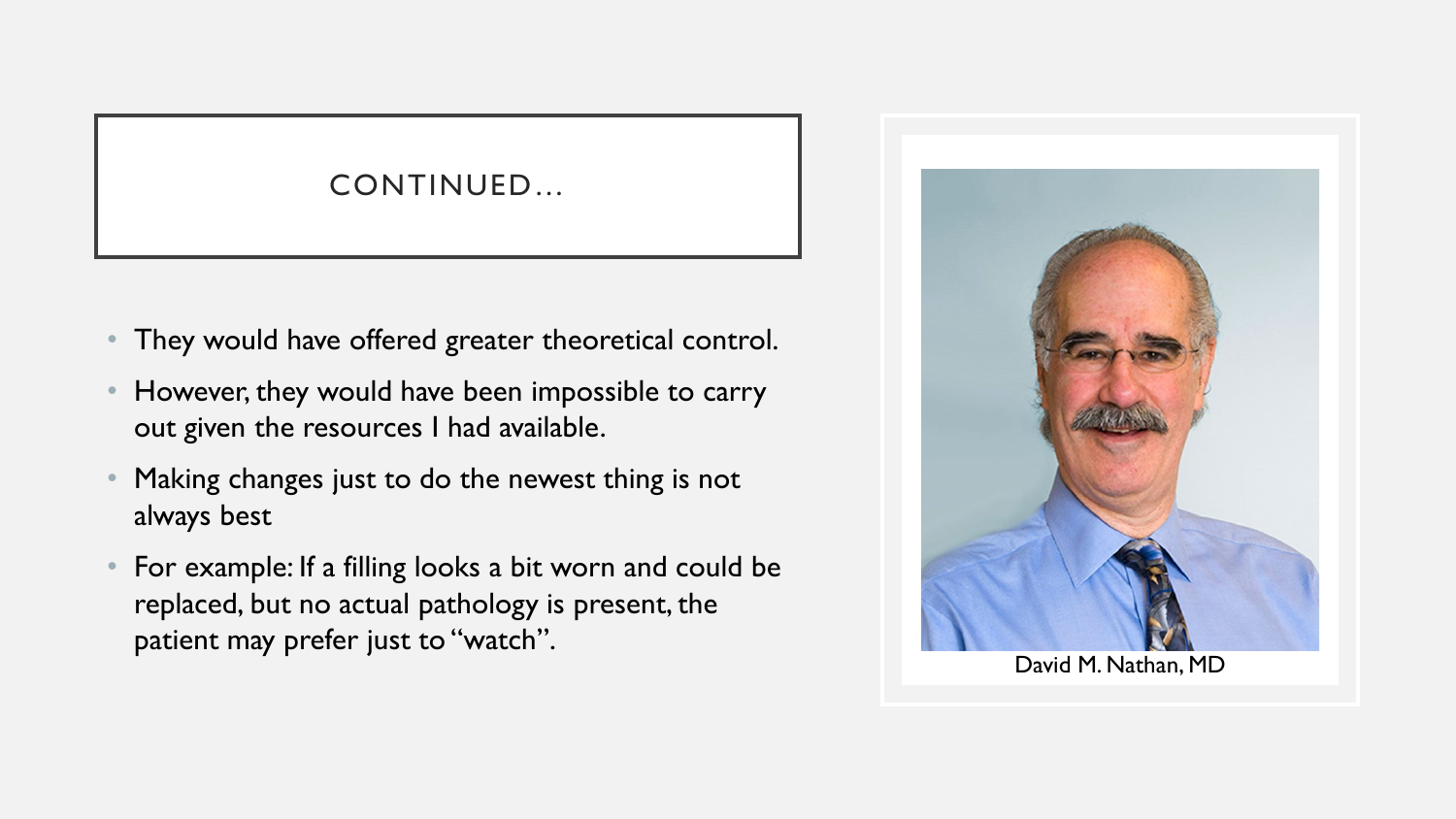**WHEN** SOMETHING WORKS FOR A PATIENT, DON'T BE OVERT IN CRITICIZING IT IF YOU THINK SOMETHING IS 'BETTER' OUT THERE

- Not long ago, an endocrinology fellow wondered why I still used NPH (medium duration).
- NPH is now considered very old technology.
- Its particular action curve let me avoid worrying about a noontime blood sugar check and insulin draw.
- This was important because there were times when such could not happen due to lack of volunteer assistance.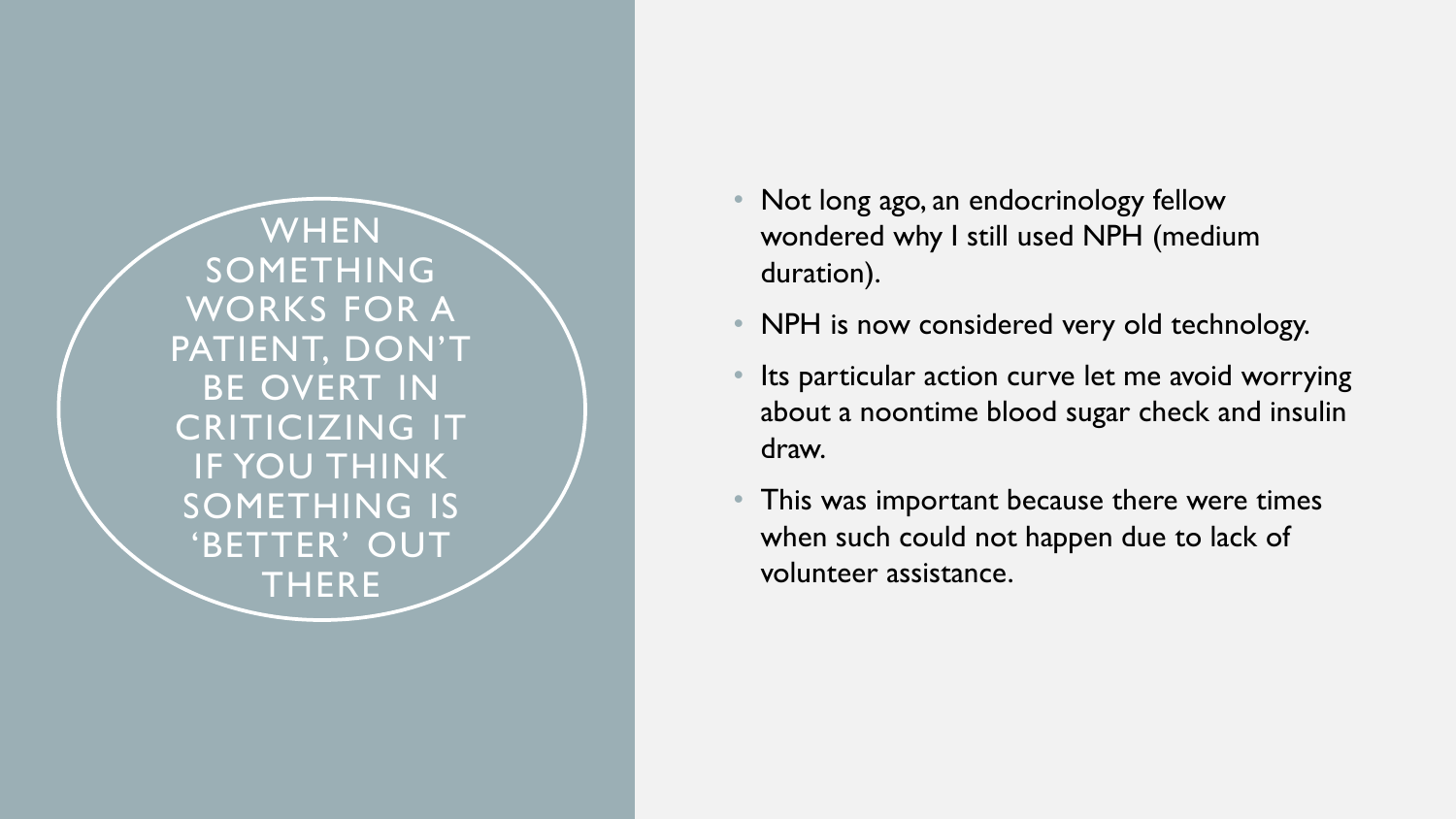### CONTINUED

- At times, data may say newer or different protocols are 'better'.
- For some patients, these may not be possible to implement for practical or other reasons.
- So please be careful about criticizing even if you think their routine is old or odd in some other way.
- If a patient is empirically doing well, be careful about judging their protocol as this makes the patient—and the hard work they put in to stay healthy—feel disrespected.

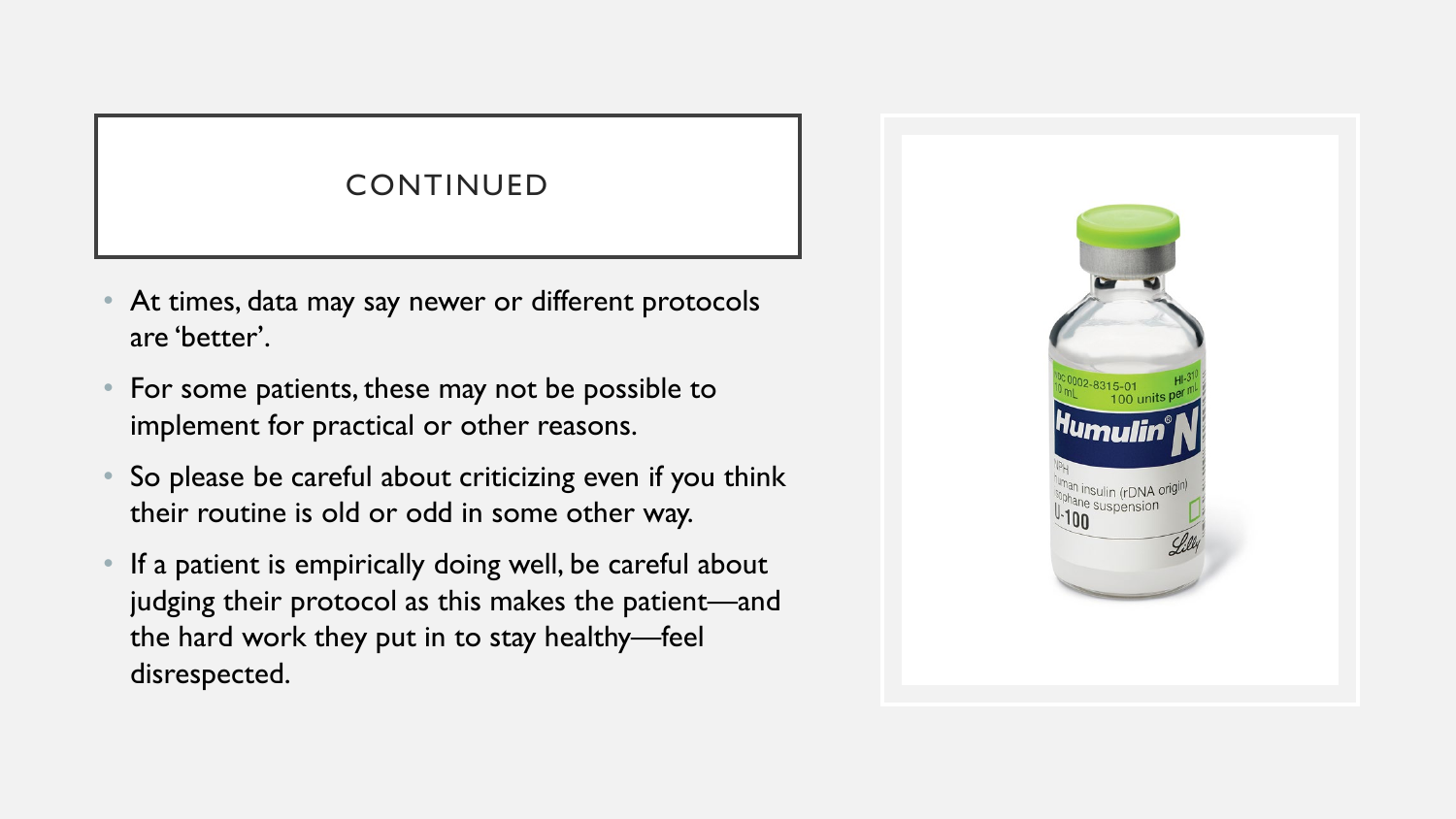# DON'T GET CAUGHT BY SHINY NEW MEDS AND TOOLS

- Health professionals sometimes forget each patient's situation is unique.
- This can be particularly impactful for those with unusual or challenging situations and trusted regimens.
- Do your best not to be subject to marketing of "miracle cures/devices".
- As change for change's sake does not always serve patients or the healthcare system well.

[https://www.latimes.com/opinion/story/2021-05-16/healthcare-harm-doctors-culture-prevention-unnecessary-](https://www.latimes.com/opinion/story/2021-05-16/healthcare-harm-doctors-culture-prevention-unnecessary-procedures) procedures

https://khn.org/news/article/why-your-dentist-might-seem-<br>[pushy/?utm\\_campaign=KHN%3A%20First%20Edition&utm\\_medium=email&\\_hsmi=128154932&\\_hsenc=p2ANqtz](https://khn.org/news/article/why-your-dentist-might-seem-pushy/?utm_campaign=KHN:%20First%20Edition&utm_medium=email&_hsmi=128154932&_hsenc=p2ANqtz--ECGRj-GnLp692jiuQoAYvHO3100aifS5Rfaxn4XBbk3W7tQ8AbB2Phzki-fPRiR_P3Xu5eGYaI3K-cNY9ti-s_hSxjVVw591awqv2ywyzFbtSxbQ&utm_content=128154932&utm_source=hs_email)<br>ECGRj-GnLp692jiuQoAYvHO3100aifS5Rfaxn4XBbk3W7tQ34b829hzki-fPRiR\_P3Xu5eG

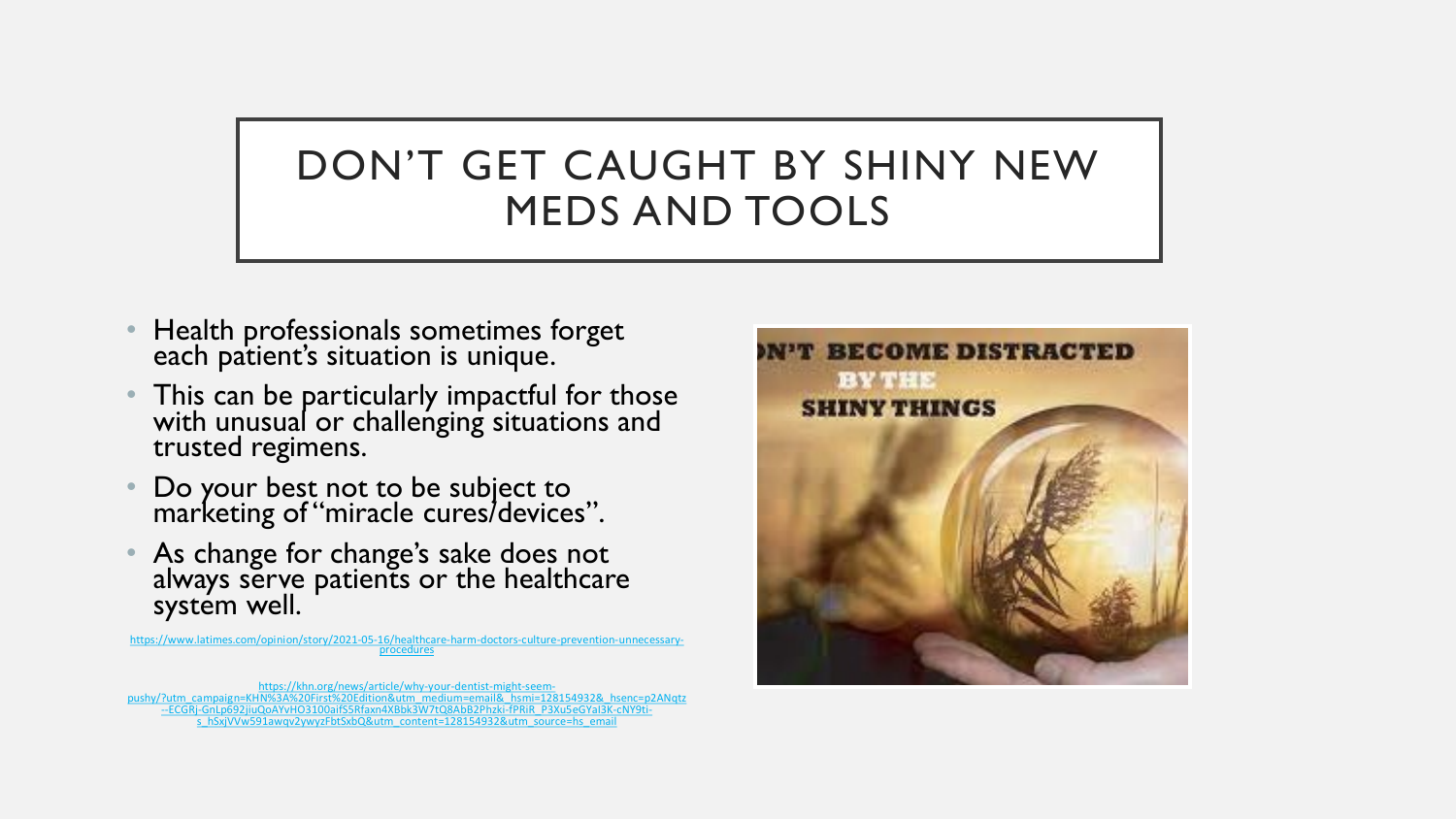### ATTENTION TO INTERACTION OF MEDS IN PEOPLE WITH DISABILITIES NEEDS PARTICULAR CARE

- After my first China trip in 2008, my pulse rate was too high.
- Whether pollution caused the problem or not we cannot say.
- Internist prescribed beta blockers to slow pulse.
- Problem?
- Beta blockers also keep diabetics from recognizing their blood sugars have gone low by suppressing awareness of lows.

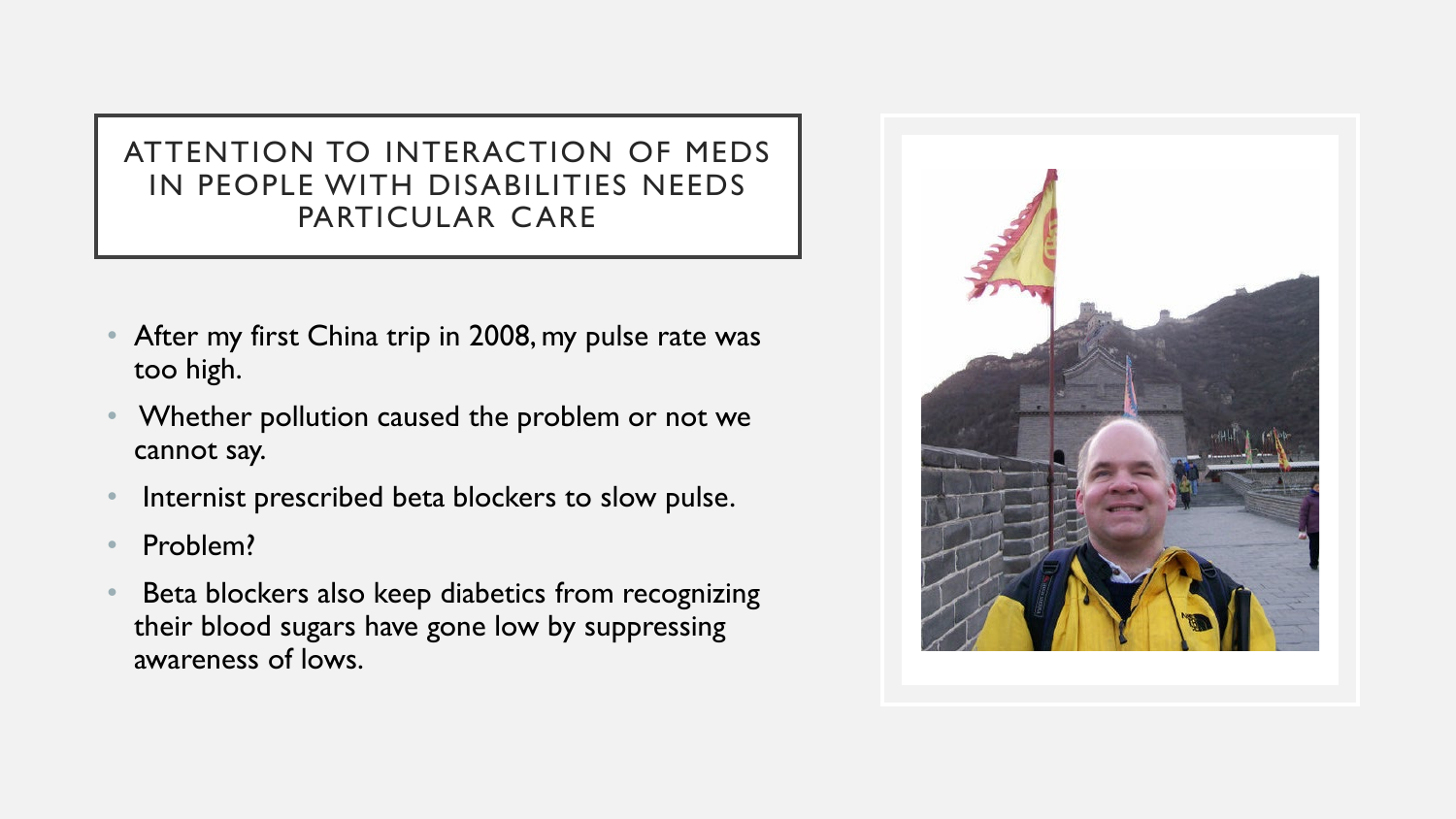- My mother found some concerning things on the internet about beta blockers and diabetics.
- Going to birthday dinner with my med volunteers.
- Others who were third year med students saw I was terrifyingly pale.
- We got juice into me, but I had no idea my sugars were in the low thirties or maybe even upper twenties.
- At these levels, many diabetics are in a coma or dangerously near it.
- We changed the med we were giving me to something that would not suppress my autonomic reactions to low blood sugars.
- The internist in question admitted he forgot to check the PDR for potential complications. I never saw him again.

HOW DID WE CATCH THE PROBLEM?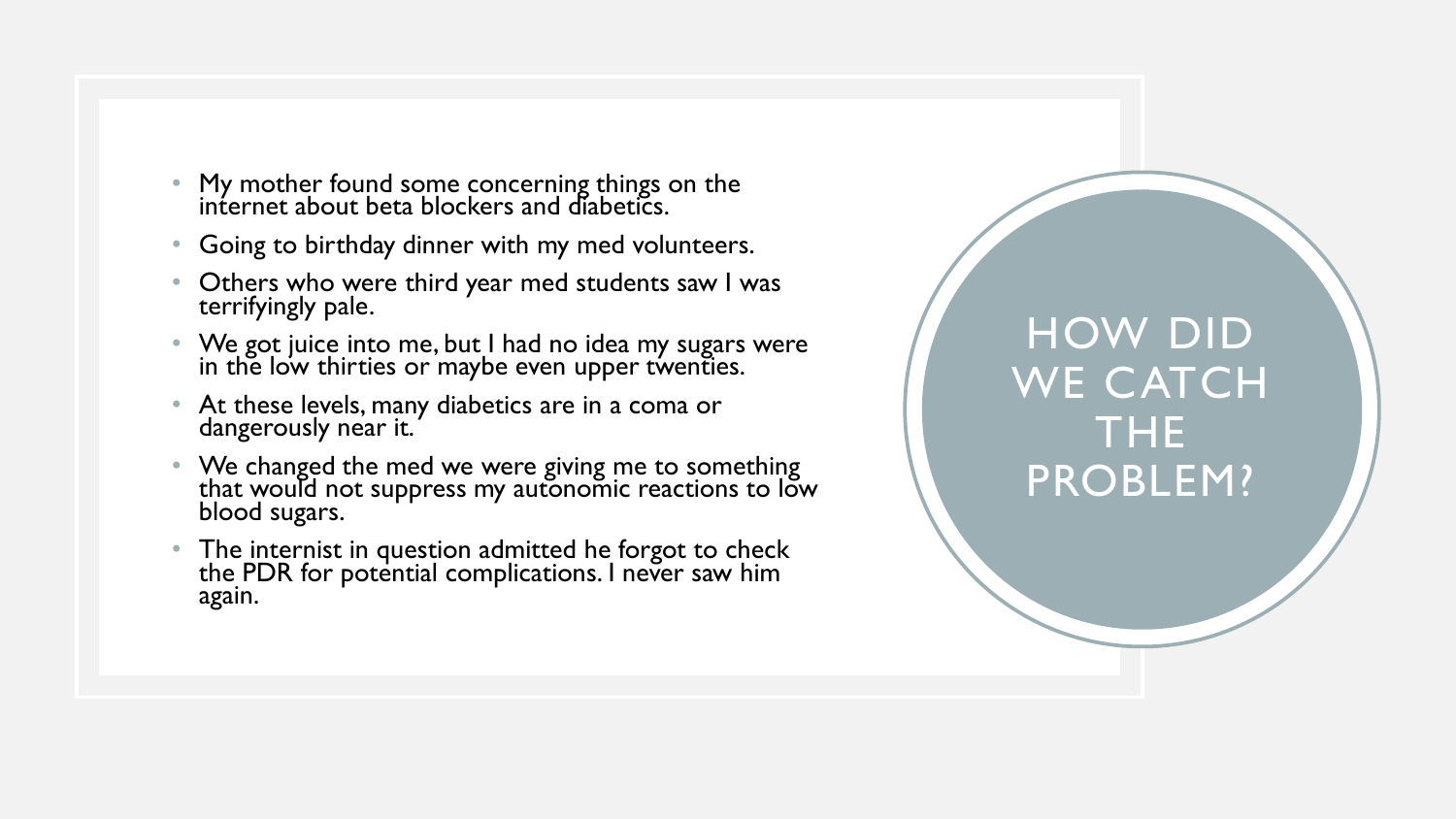- Many patients with chronic health challenges will depend on you to be extra careful in prescribing meds.
- Please be sure to discuss meds and their potential impact on your patients with them.
- Their current meds may or may not represent their entire history and the history you have may not be complete in important details.
- On hearing the story of the beta blockers in an earlier talk, one of your recent dental grads told me they immediately put the PDR on their phone.
- Please do this yourselves.

TAKING TIME TO TALK **THROUGH** CHANGE IS GOOD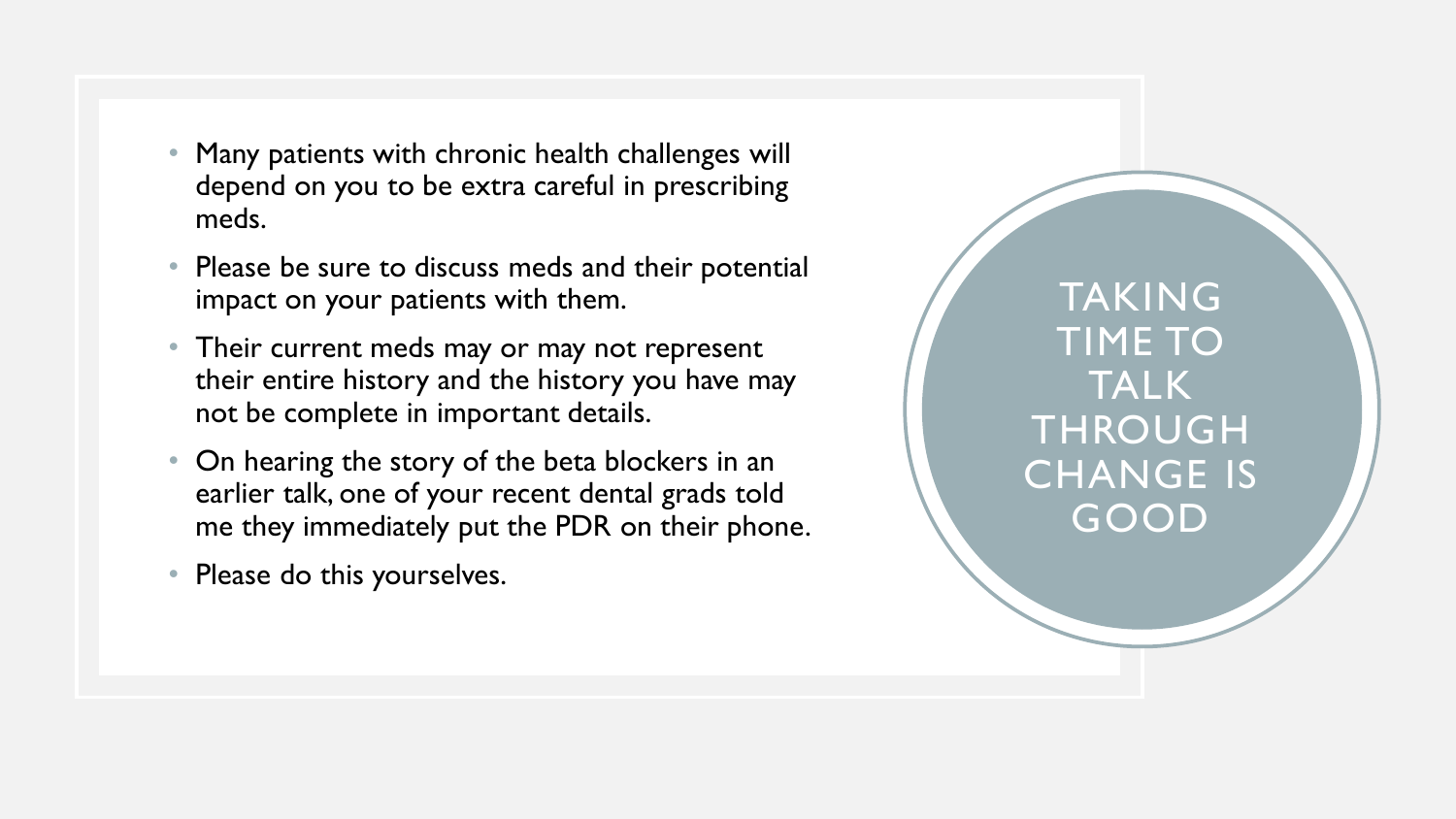- I'm told that a potentially dentally relevant interaction would be steroids and diabetics.
- As you doubtless remember/know, steroids can be hard on a diabetic's blood sugar management.
- Most diabetics may handle a few bad days well enough.
- But some, like me, will find steroids hard to manage.
- So please talk these things through with your patients before prescribing something even if your knowledge and the PDR says it should be okay.

# STEROIDS AND DIABETICS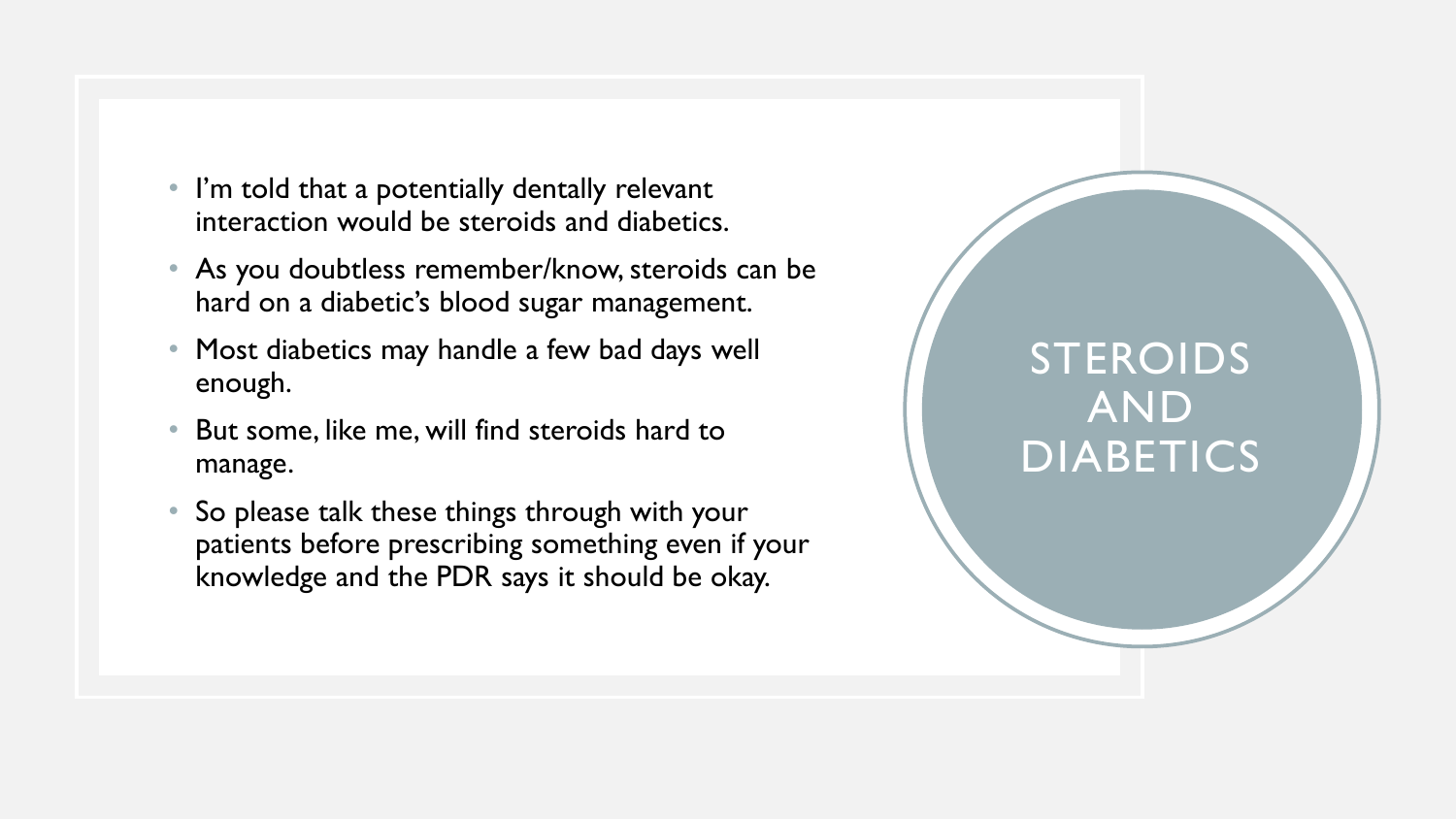# **CHOICES** MATTER

- The choices health professionals make and attitudes they carry can have a **huge impact**  on patient's compliance and outcomes
- According to a recent study by lezzoni Et Al from Harvard published in February of 2021 in the Journal "Health Affairs":
- 82 percent of U.S. physicians said they believe people with significant disabilities have a **worse quality of life** than those who are not disabled.
- Sometimes that's true, sometimes it isn't.
- **Our quality of life will be worse if you decide it for us**
- Please do not add to our challenges by asking patients to overcome your negative attitudes as well as their health concerns.
- **Help reduce the barriers** we face by keeping an open mind and seeing your patients as people not health conditions.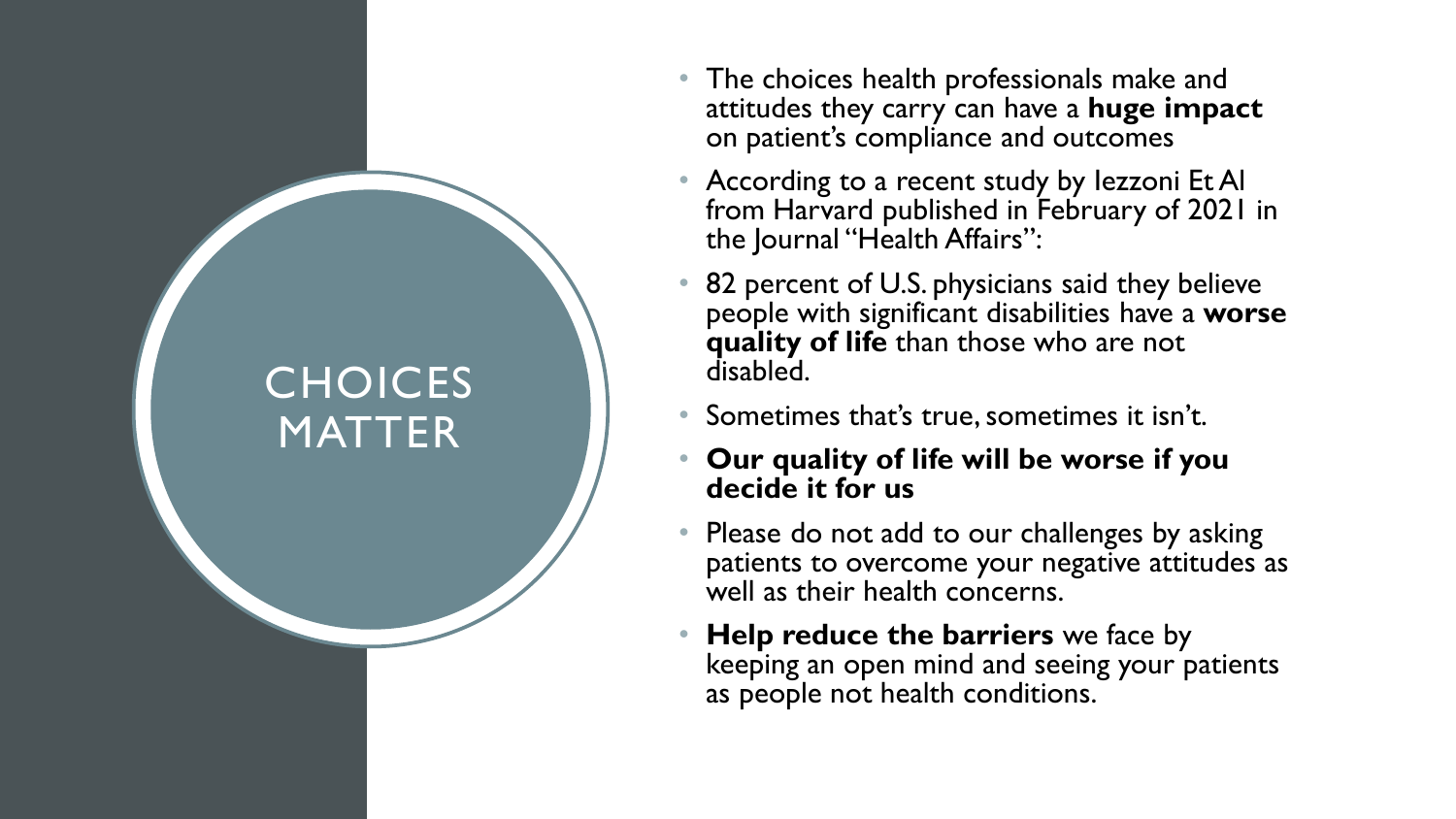- Three days before I was to make my first trip to China
- My then-dentist found and was working on a cavity on a tooth where one already had been filled.
- It turns out the cavity was bigger than they expected and from my perspective the tooth literally exploded.
- His first thought was: "We'll need to put a crown in".
- On being told I would need to come in in ten days to get the crown put in
- My first thought was...

### THE DENTIST AS RAPID INTERVENTION FORCE: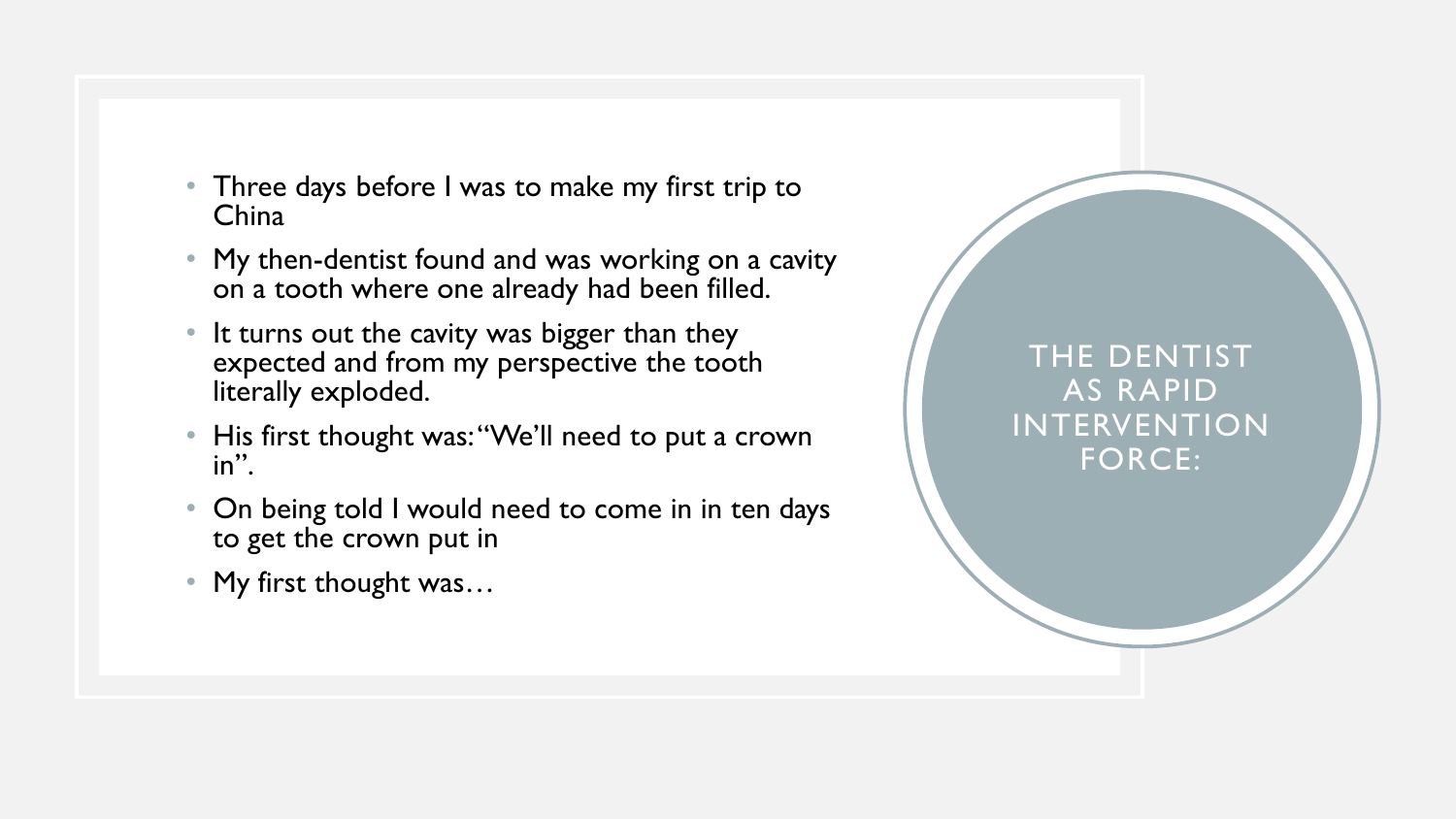- I'll be in Beijing that day.
- On hearing this, Dr. Tom pulled together some materials he had in the office and made a temporary crown.
- Yes, temporaries go in all the time
- But not ones meant to survive a trip to Asia and the likely need to make it to mid -March when I would next be home.
- The temporary went in, I went to China, and it survived from early Janúary to Mid-March when the permanent<br>one went in.
- This is the perfect example of how a dentist can significantly improve outcomes for any patient and particularly for a patient with special needs and special plans that had taken a great deal of effort to put together.

## CONTINUED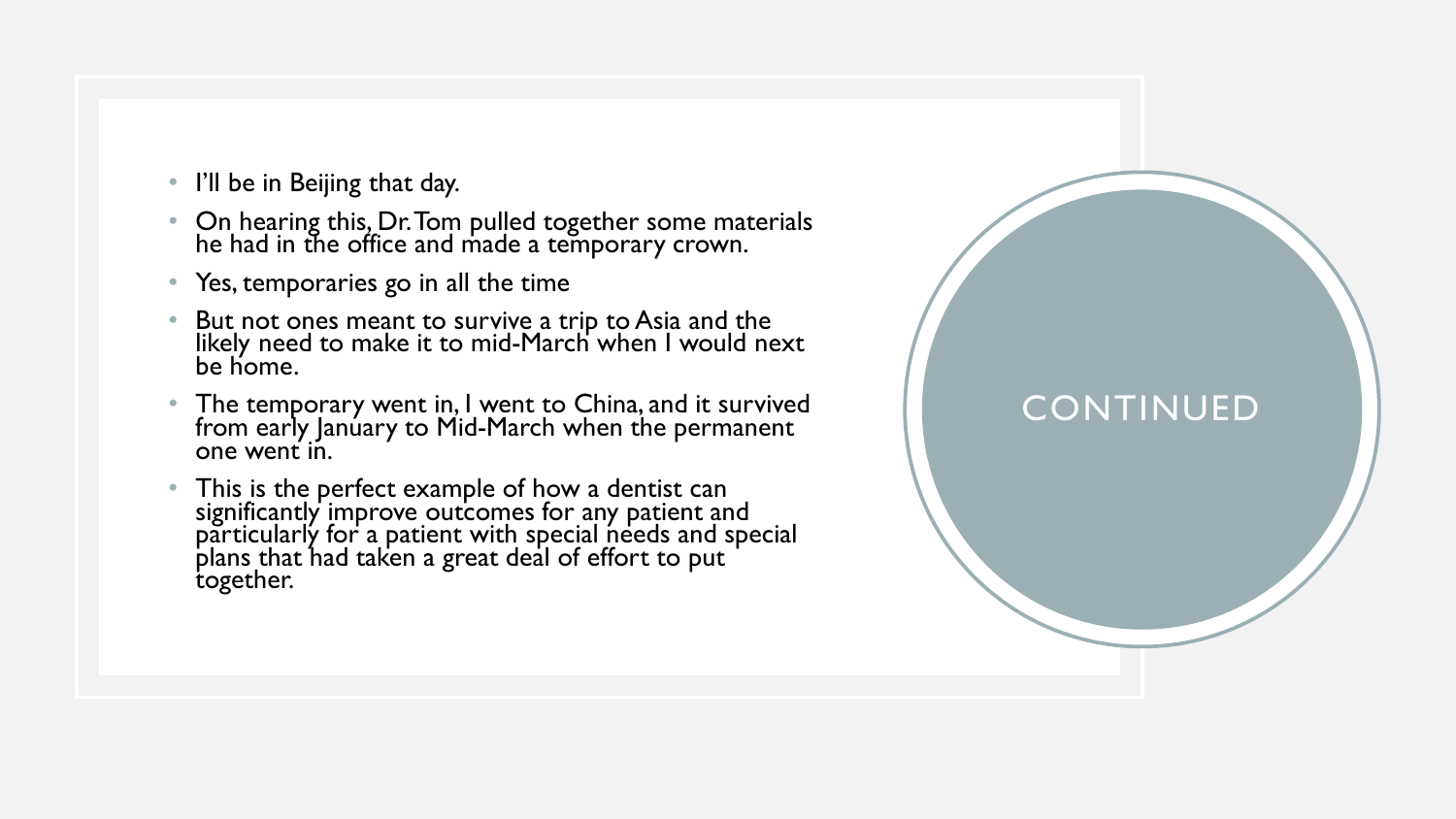- If a patient has trouble with the movements needed for brushing, flossing will very likely also be a problem.
- If a diet needs to be modified to account for dental work,
- Does the patient have both the biochemical and practical resources needed to manage the change (even if its temporary)
- If they have caregivers, are those people aware of what needs to be done to manage through the impact of dental procedures?

ISSUES MANY PATIENTS MAY *HAVE* TO DEAL WITH THAT DENTAL PROFESSIONALS SHOULD WATCH FOR: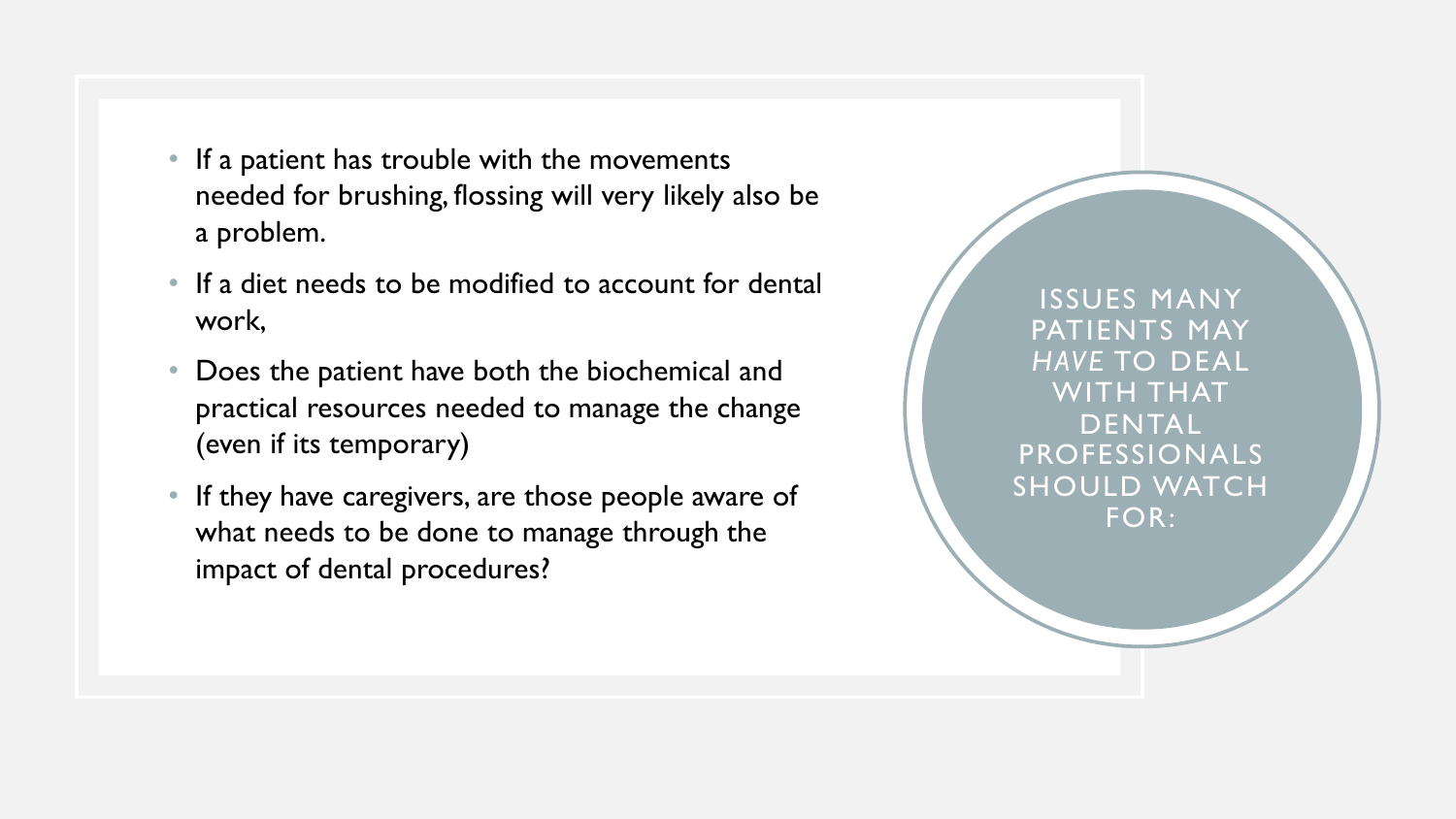## TRAINING ON PROTOCOLS **MATTERS**

- Dental professionals have long been key teachers of complex post-op protocols
- If you must teach patients or caregivers complex protocols:
- Be sure the patient and/or their current caregiver understands and can repeat the needed steps.
- Some will be able to manage a dental professional's preferred regimens
- Some wont due to biochemical, practical, and cultural reasons.
- All of these reasons matter, and all need to be heard and accommodated where possible.
- For example: putting in and taking out partials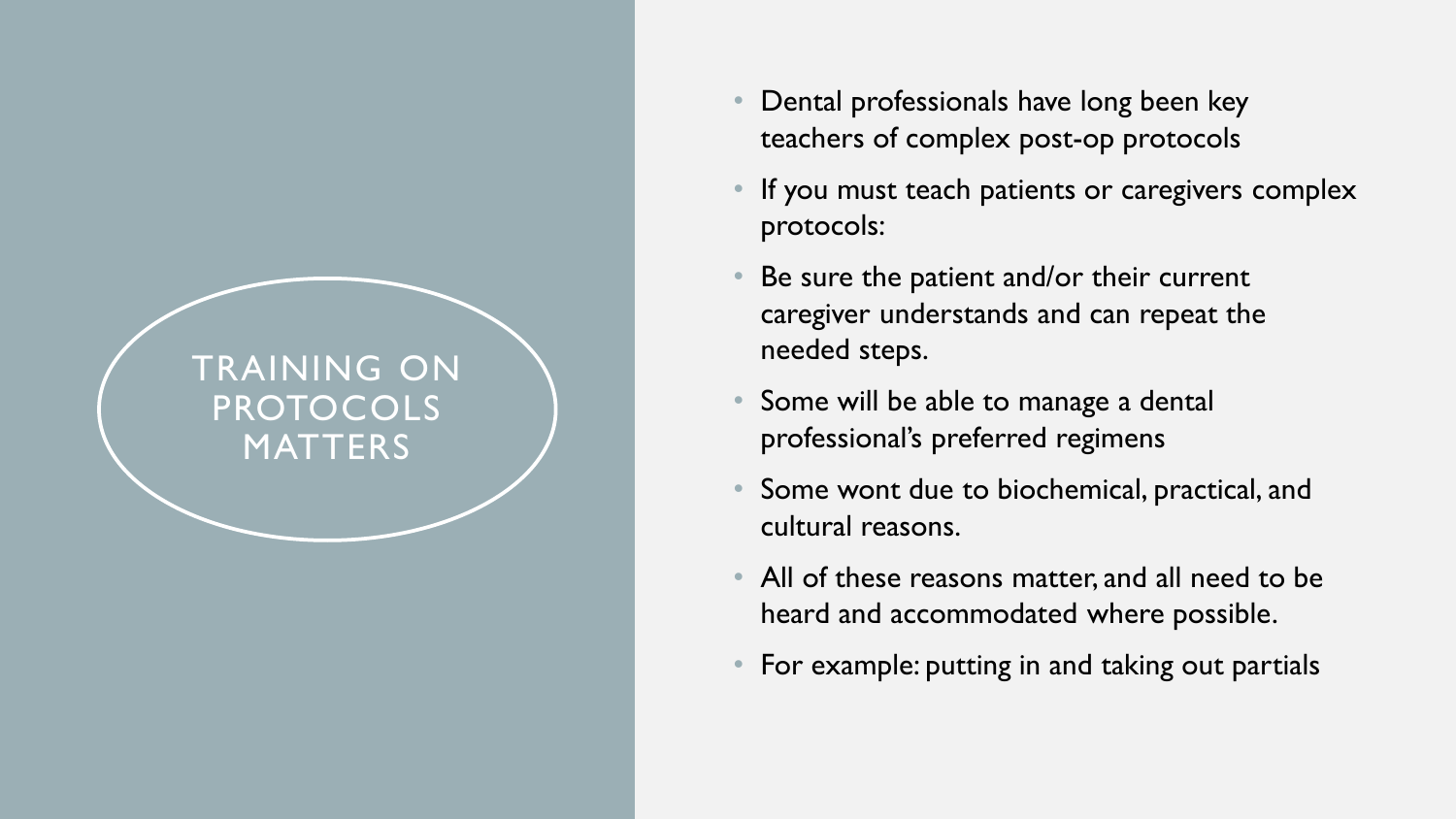ISSUES MANY PATIENTS MAY *HAVE* TO DEAL WITH THAT DENTISTS SHOULD MAKE SURE PHARMACISTS AND/OR CAREGIVERS ARE WATCHING FOR:

- Can meds you prescribe be labeled in ways that work for people with reading challenges?
- Are there tools to help patients know what meds they are dealing with aka braille labels, different container shapes etc. if regular labels won't work.?
- Do patients understand, and can they use, delivery devices for prescribed meds (or prepared food)?
- Does the prescribed regimen work with the patient's lifestyle?
- Is the regimen, and any teaching materials to be taken home, provided in the patient/caregiver's native language?

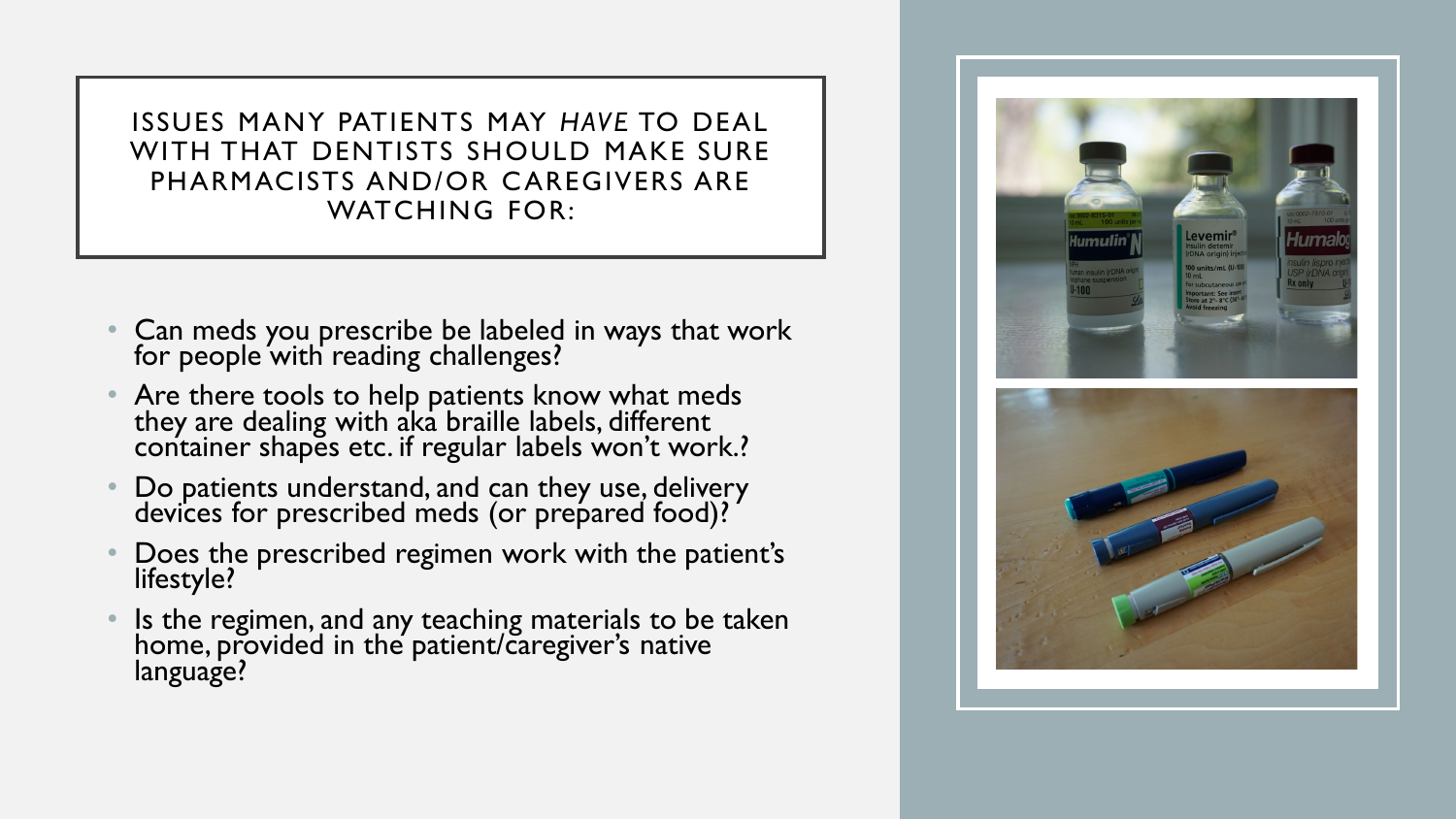### PATIENTS SUFFER WHEN THEIR HEALTH CONSULTANTS DISMISS THEIR PROBLEMS

- For example, this is a frequent challenge for injured high-school and college athletes who may be pushed to return to play too early.
- Disabled patients can have problems getting into the clinic or around it.
- They may also have problems navigating the exam room
- Some will have issues managing their home environments

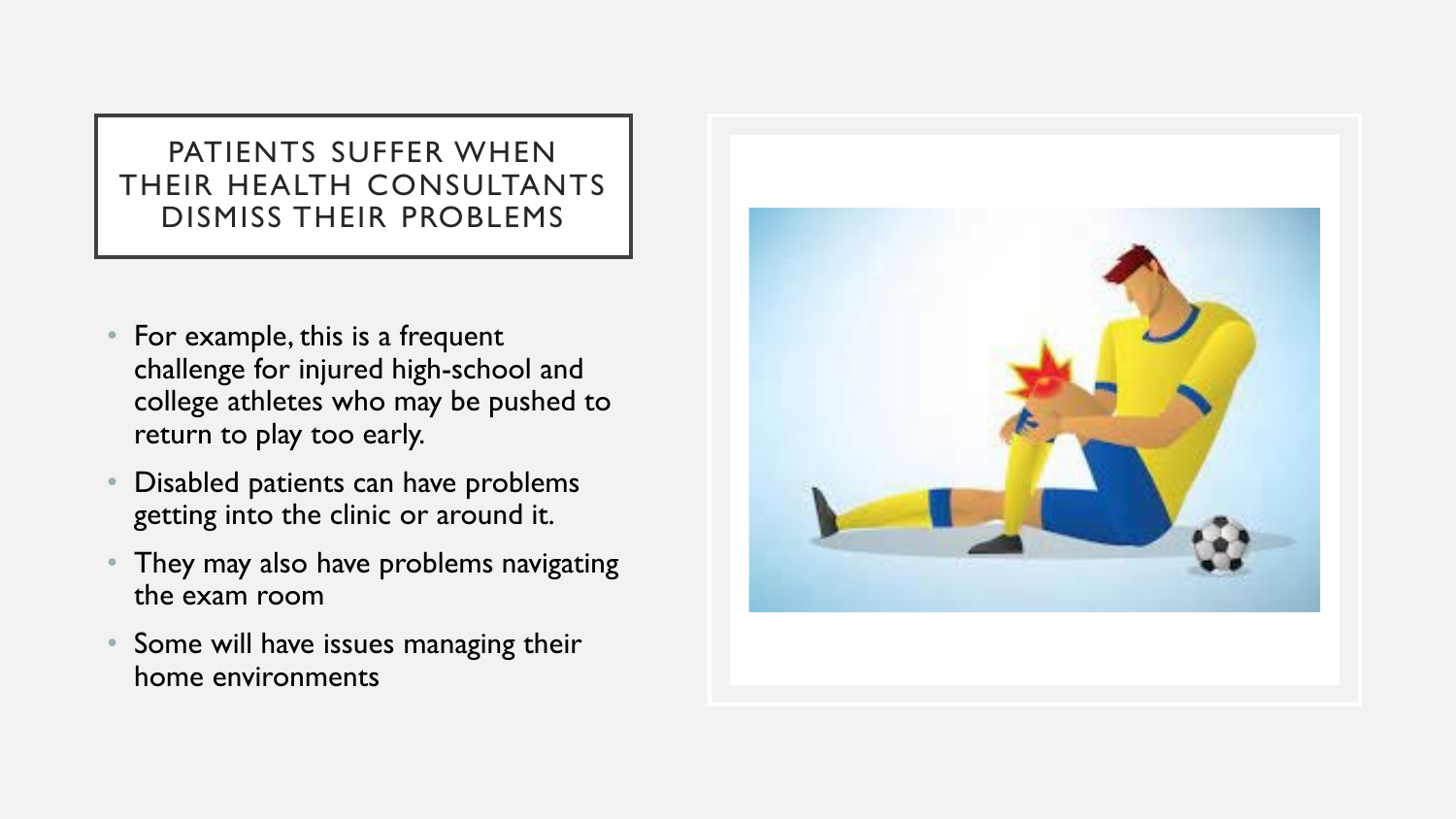## FULL MED PROTOCOL

#### I. PREPARATION

- A. Turn on lights, wash hands, put on gloves. Say out loud what you're doing from here on.
- B. Remove insulin vials from small fridge: Humalog (dear) and NPH (doudy) in AM, (see below for PM). . NPH is also called Humulin (brand name) - make sure you have the correct insulin types!
- C. Put alcohol on cotton ball and wipe off tops of insulin vials.
- . Keep cotton ball to use on Matt's finger after blood sample is collected.
- D. Unzip glucometer kit and take out penlet. Take a lancet from the box in or near the organizer.
- E. Hand penlet and lancet to Matt he will load the lancet while you load the glucometer.
- F. Take out a glucometer strip and insert it into the glucometer this will turn it on.
- . Black and white striped end goes into top of glucometer, the vellow striped end collects the blood. G. When #25 appears followed by "Apply Sample" and an image of a strip, the glucometer is ready.

#### II. GETTING BLOOD SAMPLE

- A. Matt pricks his finger with lancet loaded into penlet, given above.
- B. Squeeze finger to obtain a sizeable blood drop. You may need to "milk" finger to increase blood flow.
- C. Place tip of glucometer strip directly into blood drop. Yellow strip acts as straw, fill completely.
- D. When strip detects blood, 5-second countdown begins then glucose reading appears.
- · If yellow strip is incompletely filled, error will appear. Start again with new strip.
- E. Hand Matt saved cotton ball (from Step C in section I). Tell Matt the glucose reading.
- F. Record in the book:
	- (1) Initials (2) Time (3) Glucose Reading (with a dot) (4) Insulin Dosages (5) Insulin Total (AM only)

#### III. DRAWING INSULIN

- A. Roll NPH (cloudy) slowly x 15 seconds, about the time it takes to say the alphabet to yourself.
- B. Take syringe out of box in or near the organizer. Remove only cap over plunger end (if 2 caps present).
- C. Proceed in the following order (cloudy, clear-clear, cloudy) like the seasons (winter, spring, etc.).
	- 1. Inject AIR into NPH (doudy)
		- (For needle safety and stability, always insert/remove needle holding vial on counter.)
		- a. Leaving needle cap on, draw air into syringe equal to the NPH (cloudy) dose.
		- b. Remove needle cap and insert needle through rubber gasket into vial.
		- c. Inject air dose into vial and remove needle from vial.
	- 2. Inject AIR into Humalog (clear)
		- a. Draw air into syringe equal to the Humalog (clear) dose. Inject air dose into vial.
		- b. Leaving the needle in the vial, lift and invert syringe and vial for the next step.
	- 3. Draw Humalog (clear) insulin dosage
		- a. Draw slowly, checking for bubbles. If bubbles present, depress plunger quickly, back into vial.
		- b. Redraw until no bubbles, correct dose (plunger top lined up with line). Remove needle from vial.
	- 4. Draw NPH (cloudy) insulin dosage
	- a. Using the same syringe, insert needle into NPH (cloudy) vial.
	- b. Invert syringe and vial and draw slowly to the total insulin amount recorded in the book.
	- c. Recheck total and look for bubbles.
	- If bubbles, STOP! DO NOT REDRAW! Start over with new syringe. If total incorrect, tell Matt. d. Remove needle from vial.
- D. Say aloud the dosage of each insulin drawn and hand barrel of syringe to Matt with NEEDLE DOWN. . Matt will inject himself and dispose of the syringe.

#### **IV. CLEANING UP**

- A. Put used glucometer strip in soda can (sharps container).
- B. Put away glucometer kit. Return insulin vials to refrigerator.
- C. Throw away paper towels, gloves, and syringe caps in the trash to the right of the sink.
- D. Enter information from book into the Google Form. Turn off lights when finished.

#### PM Routine Same As Above, Except:

- . Humalog and Levemir are used at night and both are dear check the labels. And you will use 2 syringes.
- · Each insulin is drawn in its own syringe. Follow steps for injecting air, drawing insulin, redrawing if bubbles.
- . Complete one syringe and give to Matt, then the other. Either insulin can be drawn first. No rolling required.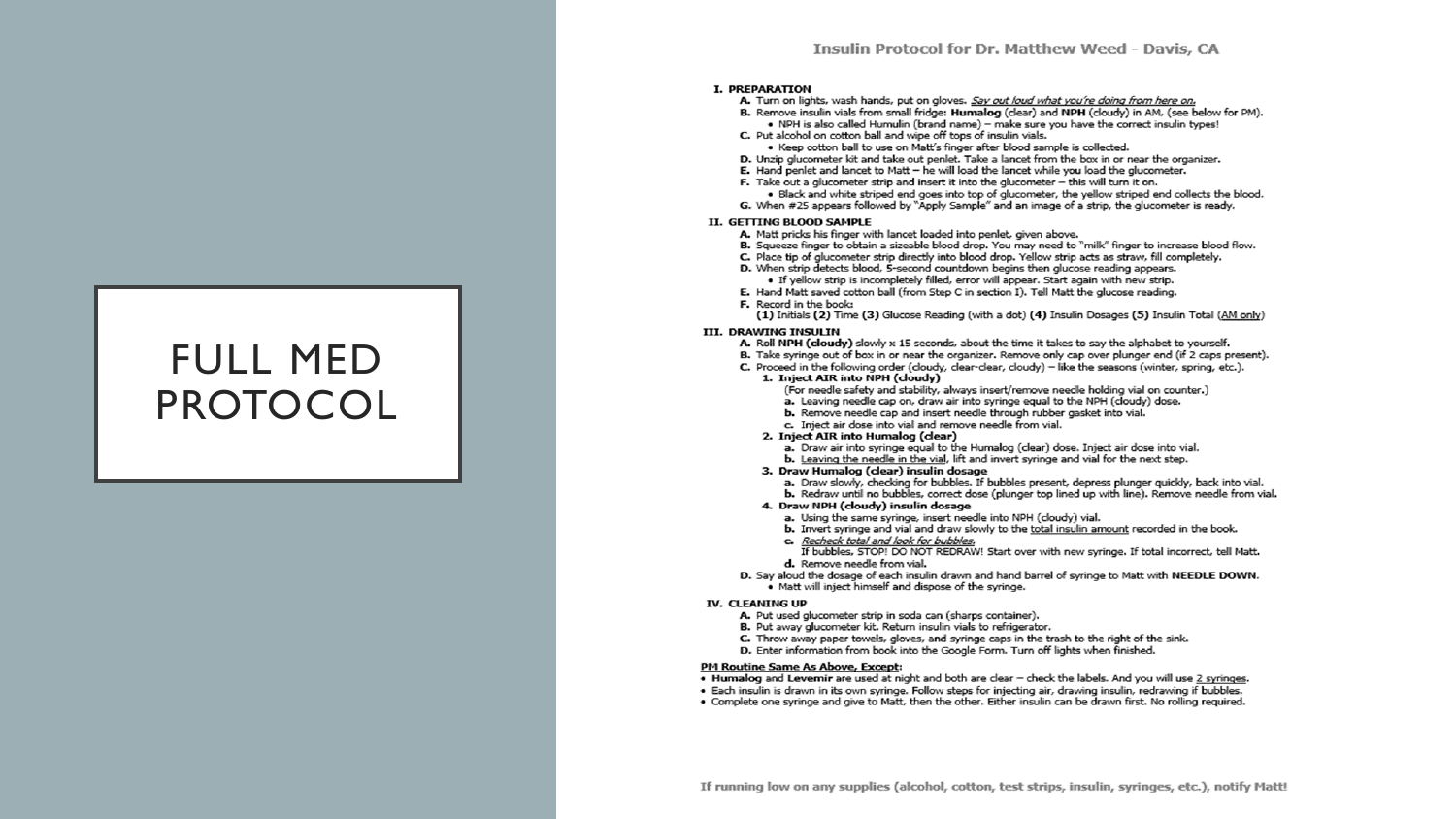## DESCRIPTION OF VIDEO FROM POWERPOINT SLIDE 20

Dr. Boris Veysman hands Dr. Weed the lancet and wakes up the glucometer by inserting the test strip. Dr. Boris touches the end of the test strip to Dr. Weed's thumb, which allows blood into the strip for a reading. Then Dr. B gives Dr. Weed an alcohol pad to sanitize thumb and stop bleeding.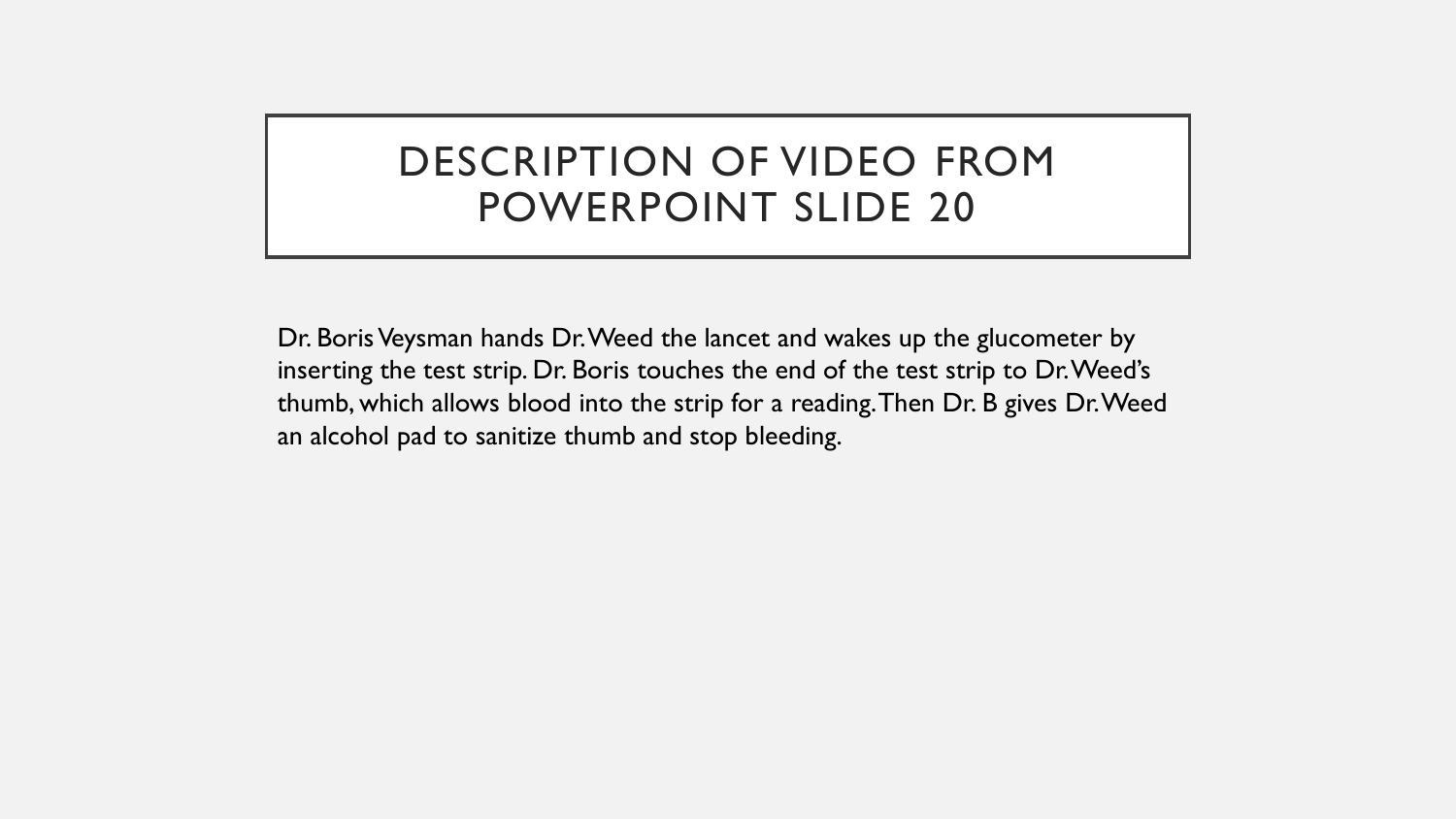## DESCRIPTION OF VIDEO FROM POWERPOINT SLIDE 21

Read the transcript below for how volunteer Liz Min describes the process she is following to draw one dosage from one vial of Dr. Weed's insulin.

[Liz] – Okay, so now we don't have the air bubble anymore. So I'm going to draw down to seven. There. And then slowly pull out the needle.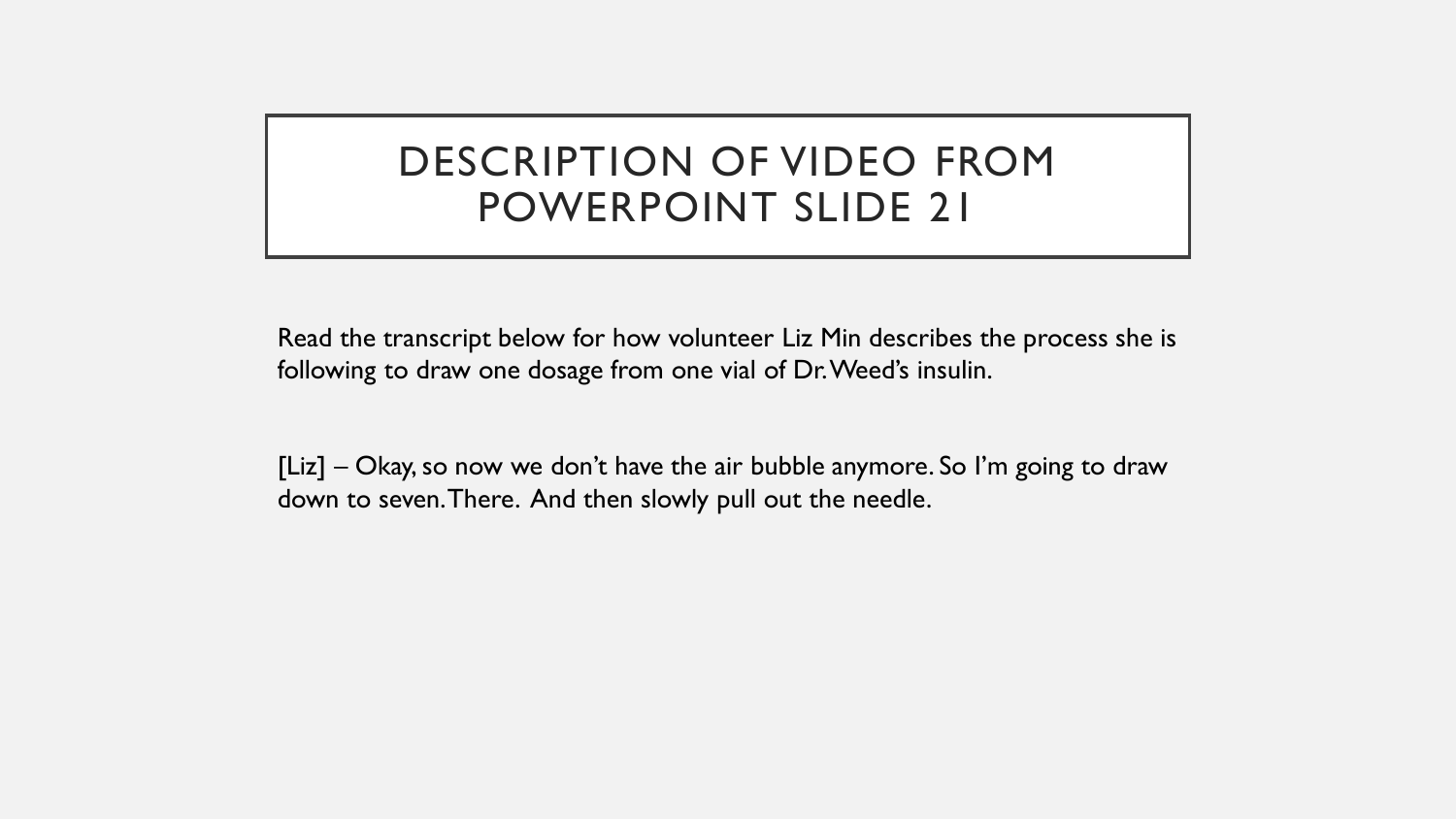- Training of health professions students about how longterm health challenges are managed at home and work must be strengthened
- Some health professions schools now require students to do home visits with patients.

In my view all should do this because:

• The literature shows home visits save money, strengthen training and empathy, improve outcomes, and reduce visits to clinic and the Emergency Department

THE NEED FOR STRENGTHEN ED AND BETTER INTEGRATED TRAINING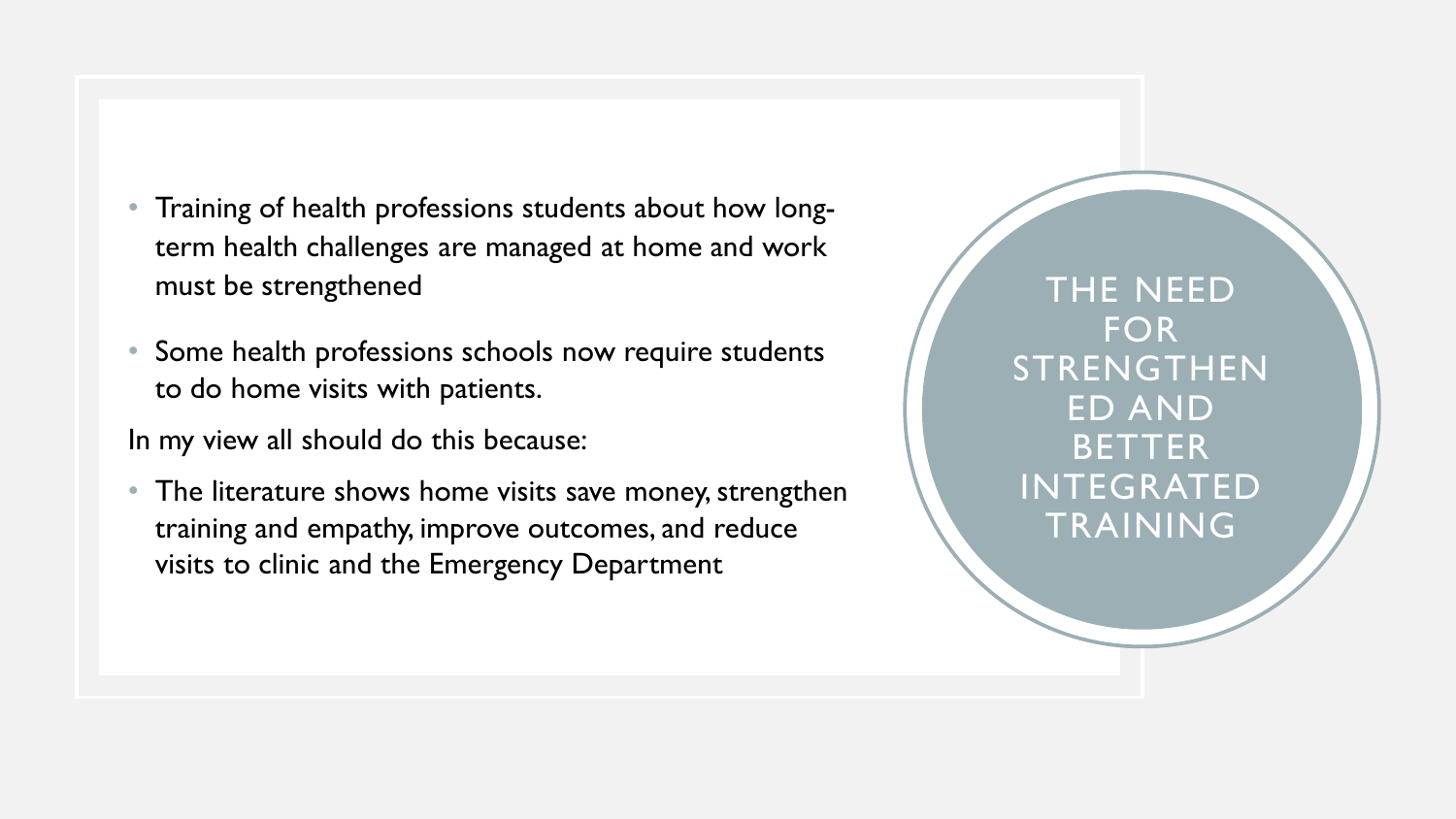### **Letter in Article in Archives of Ophthalmology:**

• Showed students spending an hour a week with me had significant impact on their later clinical practice

MY

RESEARCH

### **Unpublished research presented at American Public Health Association (APHA)- Chicago2015**

• Shows most health profession schools don't require exposure to patients' home and work environments. Presented at APHA-Chicago2015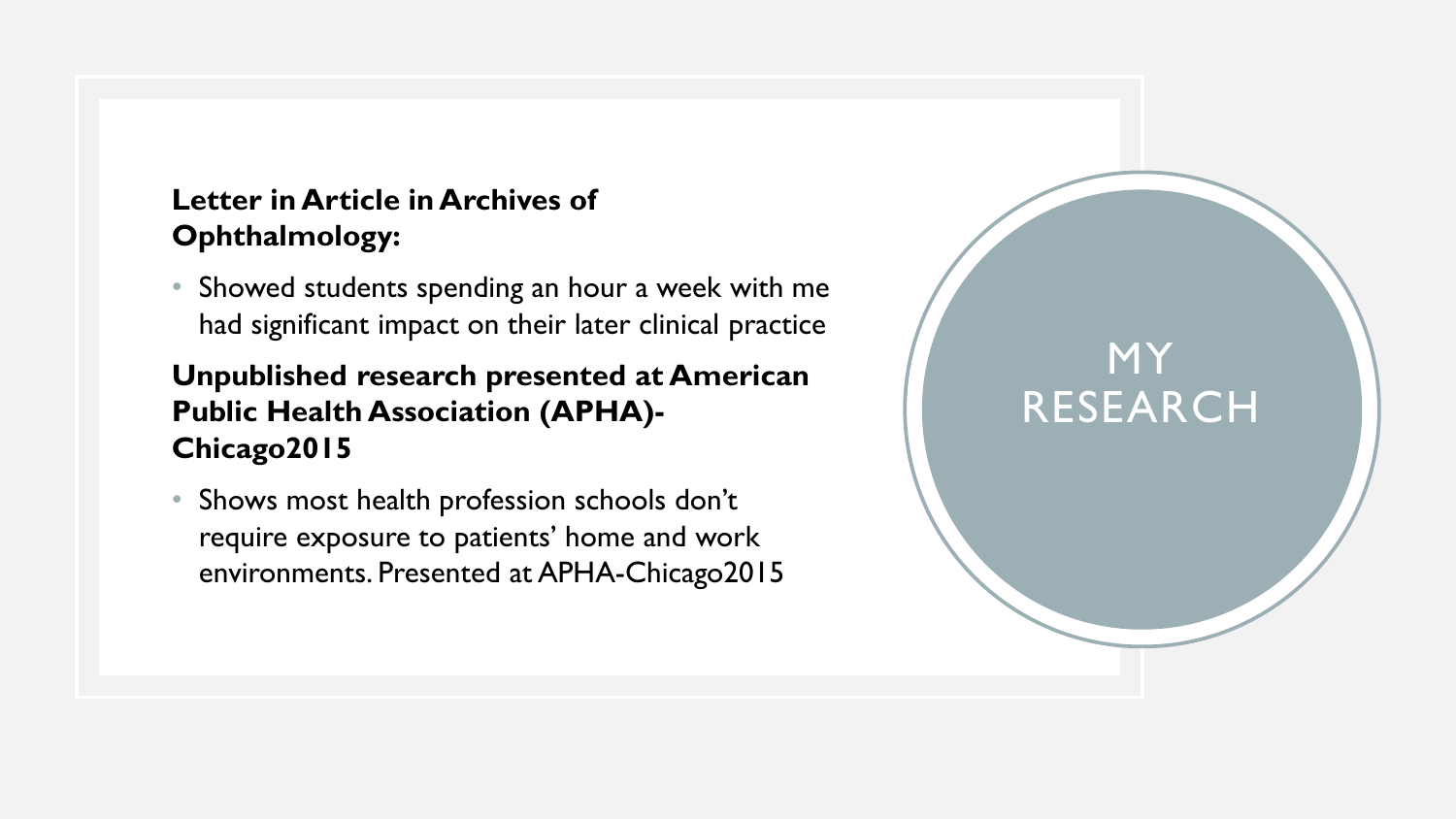## DESCRIPTION OF VIDEO FROM POWERPOINT SLIDE 24

#### **Read the transcripts below to learn about three of Dr. Weed's former volunteers**

[Melissa Vollbracht, MSW/LCSW] – Real life symptom management at home is an important experience for any healthcare consultant working with real life patients. Knowing how that person manages their medications, manages their diet, and interacts with other people in their home and their physical environment is really important to understanding practical and efficient and effective patient care. I think finding opportunities to be in the homes of patients that you maybe interact with primarily in offices informs your treatment, empathy, and advocacy for patients when they are in your office because you understand the context of what someone might be coping with in their home.

[Dr. Ben Trapp, DDS] –Working with Dr. Weed gave me increased insight into the human condition and some of the challenges that people go through every day especially as it relates to, not only their physical health but especially their mental health.And I think taking those factors into account when treating patients in a holistic way is the most effective and important.

[Dr. Boris Veysman, MD] –You got to work one-on-one with a person with an actual, clinical, medical problem, and you also got to know them, something a human being would do. This is one of the best decisions I've ever made. I learned more than I ever realized I would. And I will always be grateful to him for that.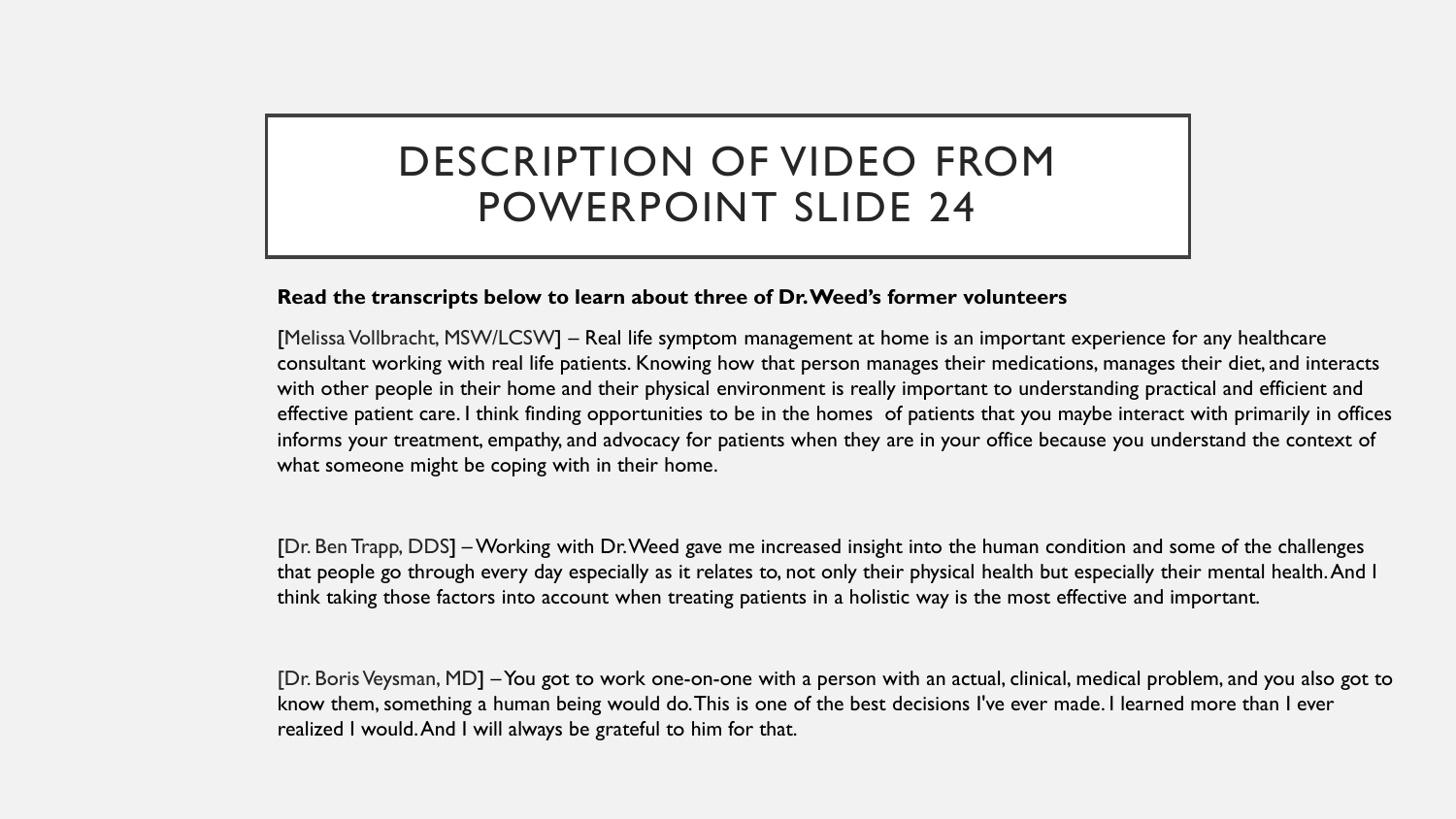## MEDICAL STUDENTS WITH DISABILITIES

- 18.7% of the US population and up to 8.9 percent of US residents aged 18 to 24 have at least one disability (Waliany)
- Less than 1% of medical students have disabilities known to school administrators. (Waliany)
- A study published in 2012 found that since 2001, only 0.56% of matriculating and 0.42% of graduating medical students have physical or sensory disabilities (Eickmeyer )
- 95.9% of medical students graduated after six years (AUSOMA)
- I could find no similar statistics on students working toward dental professions.
- When you're next together in the same space with them, look around and see if 8% of your students have noticeable disabilities.
- I'll bet you may see a few but certainly not 8% worth.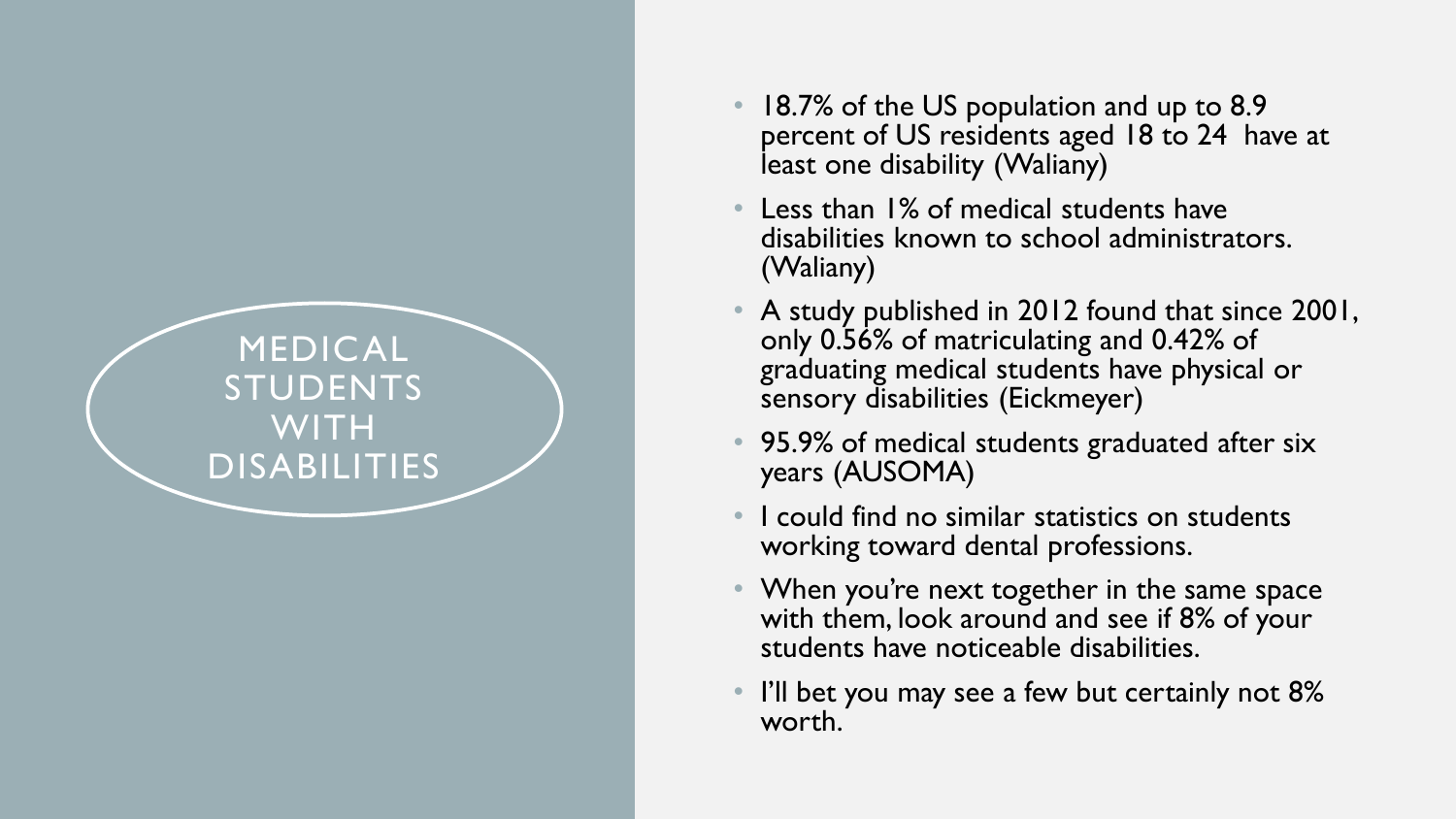- While walking to an appointment on the main campus at Yale, I ran into a partially erected flower cart that was hanging over the sidewalk.
- I bashed my upper front teeth very hard.
- I did not have overt tooth damage
- But when my dentist looked at my teeth, there were new microfractures in the enamel.

"THE STATE OF THE PHYSICAL PLANT CAN HAVE A HUGE IMPACT"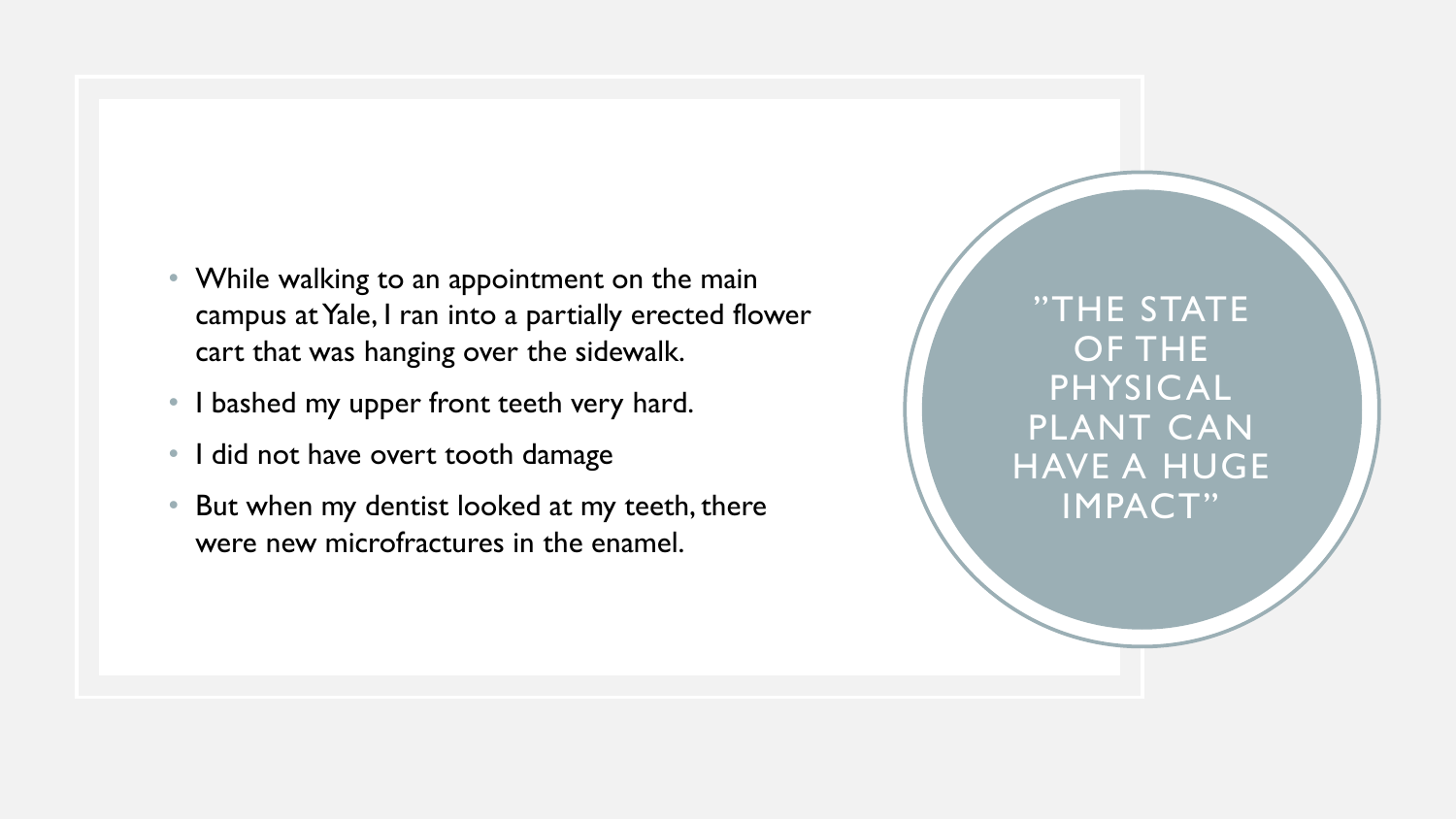- Anyone disabled or not can slip or take a fall especially considering Minnesota winters.
- When you have a disability and need help accessing healthcare, the risk attached to unsafe environments can be greater.
- If you see things or places that look dangerous to you, please say something if you can.

IF YOU SEE SOMETHING **SAY** SOMETHING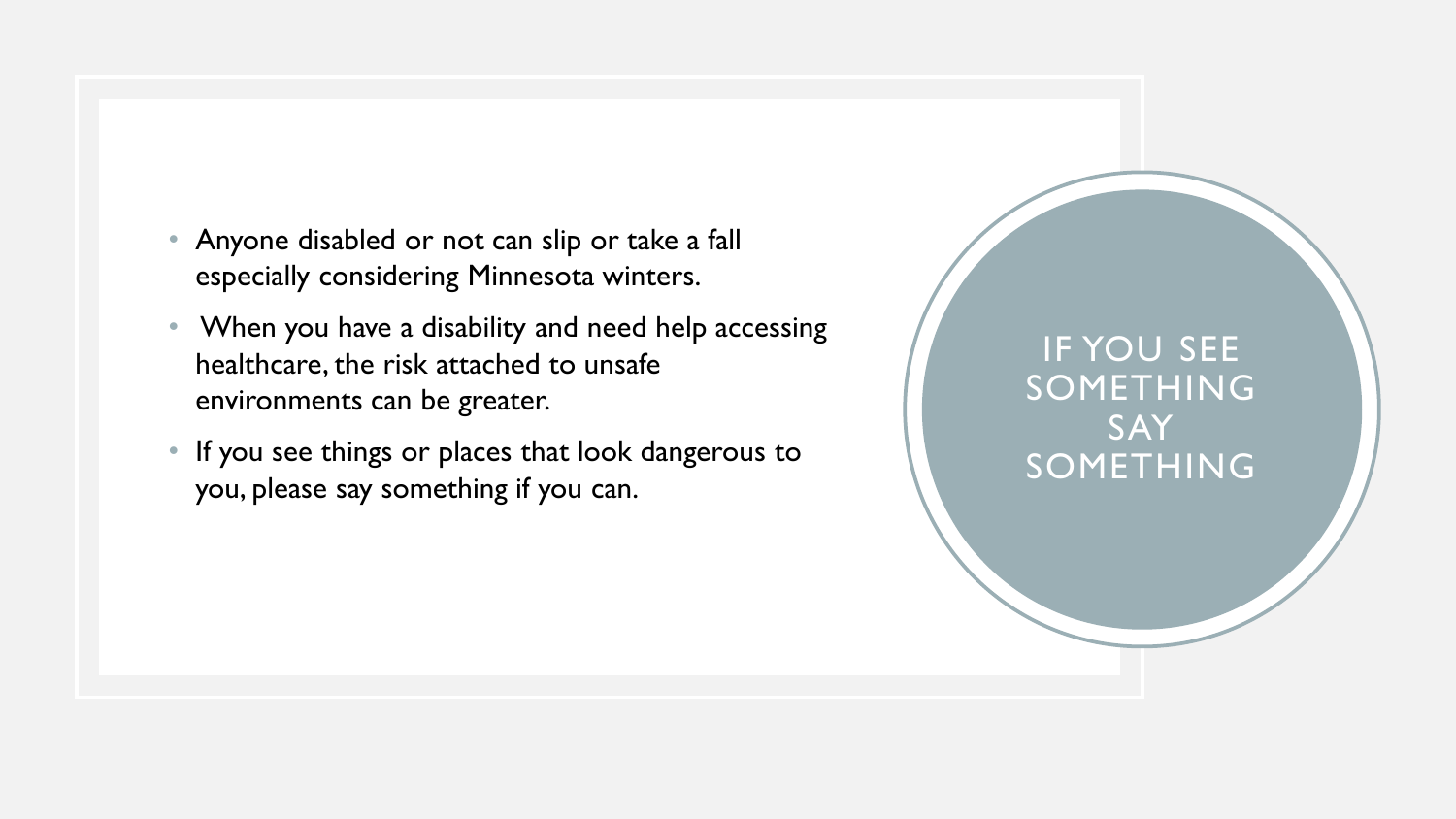

## UNDERSTANDING PATIENTS' HOME AND WORK LIVES IS KEY: SO IS ACCOMMODATION IN THE CLINICAL SETTING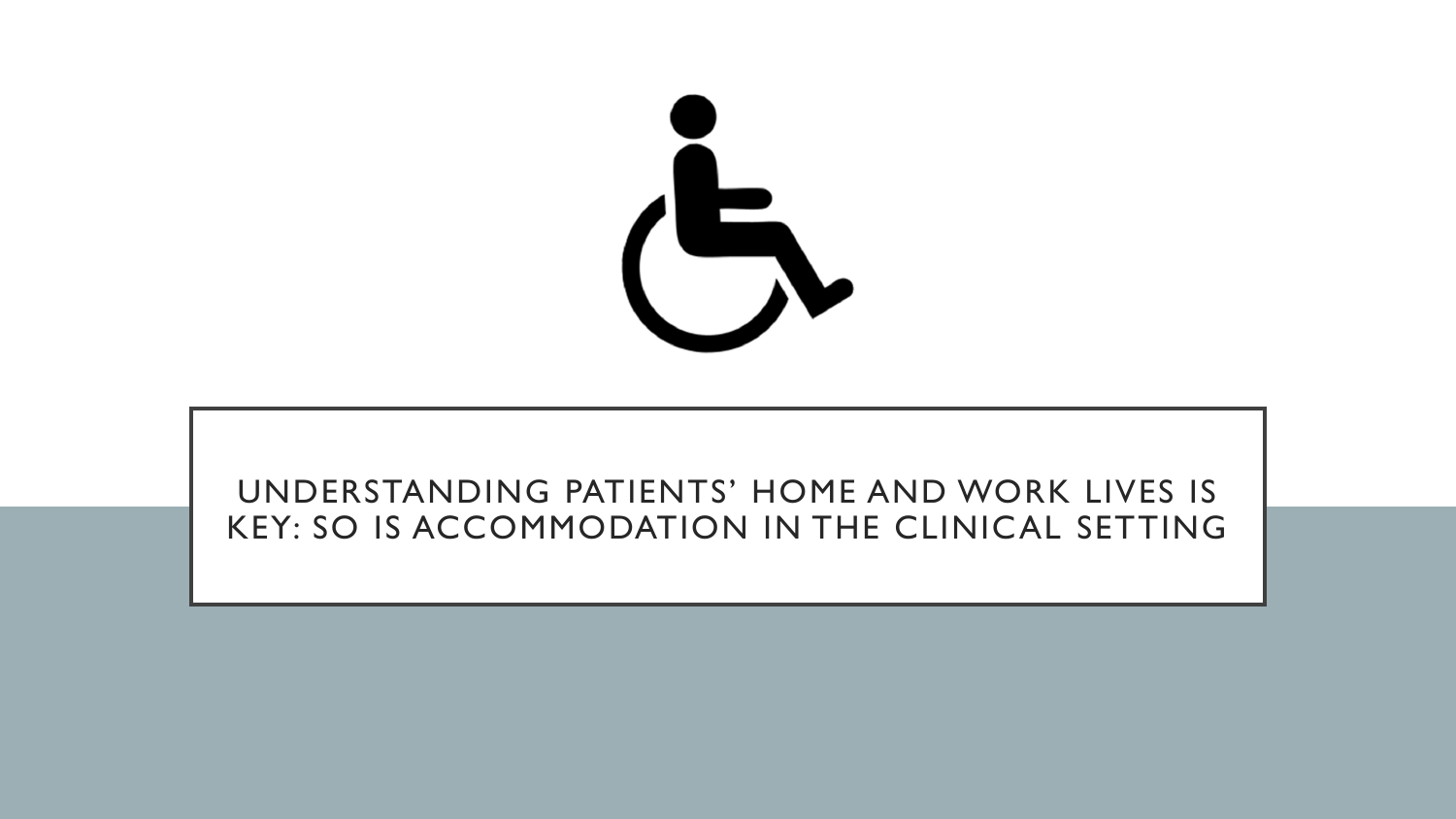### "EXTRA ATTENTION IS NEEDED TO SCHEDULE CHANGES FOR PATIENTS WITH DISABILITIES."

- One of the key issues in thinking about patients with disabilities is transportation from home to the clinic.
- Many, like me, won't be able to self-transport and will need to organize help to get there.
- As a result, pre-emptive moves to warn fragile patients of schedule changes can make their lives easier, far more so than for many others.
- I had a long-standing endocrinologist<br>appointment.
- They did not tell me they would be out of town.
- I missed seminar for appointments.
- Only a resident and fellow were there so I had them take me to the waiting room.
- I was able to get to half of seminar, but I still had to miss class.

[https://www.washingtonpost.com/news/wonk/wp/2018/03/26/cvs-aetna-](https://www.washingtonpost.com/news/wonk/wp/2018/03/26/cvs-aetna-wants-be-in-your-neighborhood-because-zip-codes-powerfully-shape-peoples-health/?noredirect=on&utm_term=.e6bd36f2c595) wants-be-in-your-neighborhood-because-zip-codes-powerfully-shape- peoples-health/?noredirect=on&utm\_term=.e6bd36f2c595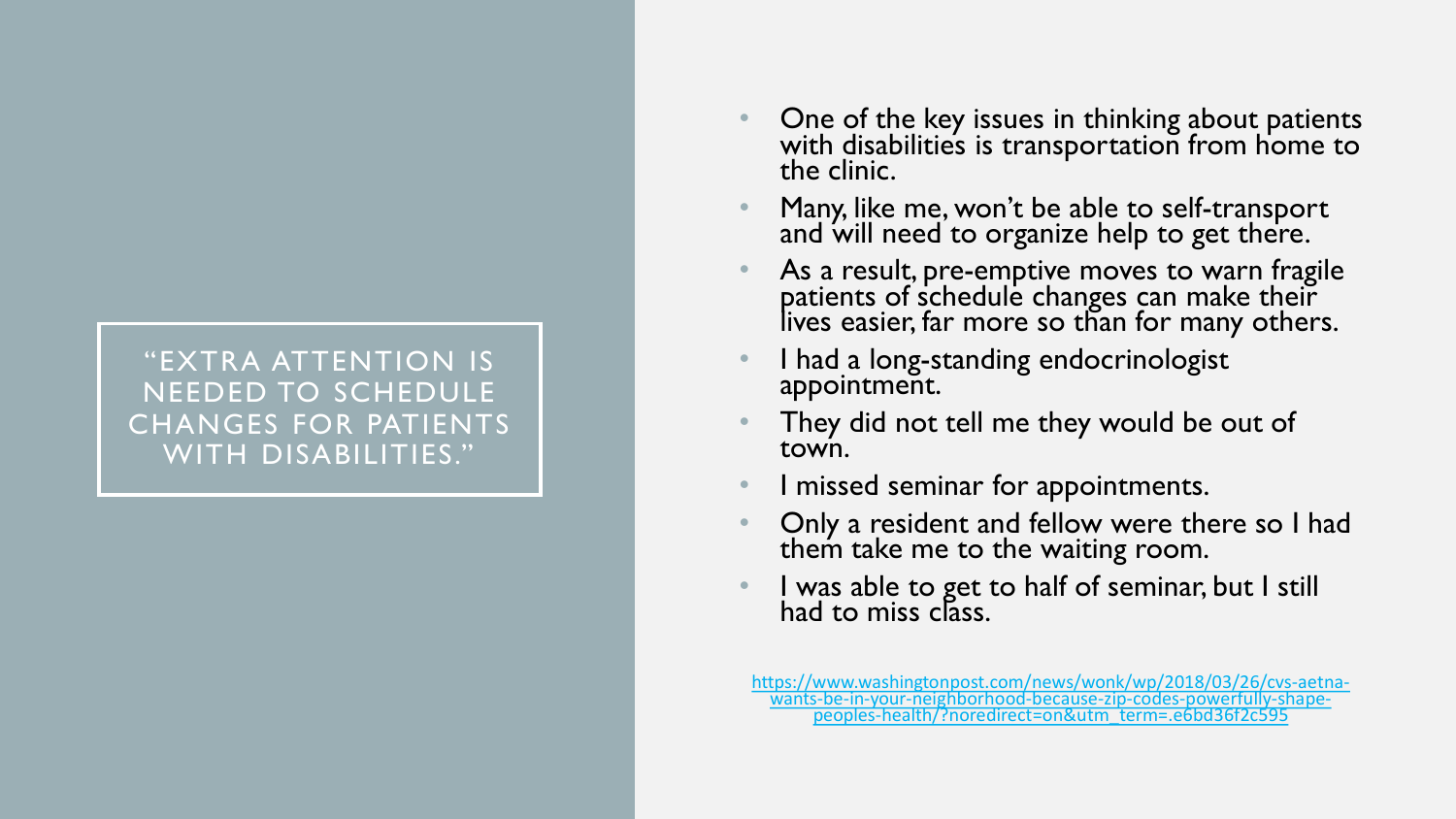### **Ramps:**

- Must be at least 36" wide after handrails (42" before)
- Ramps longer than 6' need railings on both sides
- Railings must be sturdy and between 34" and 38" high
- Slope must be less than I' of increased height for every 12' distance

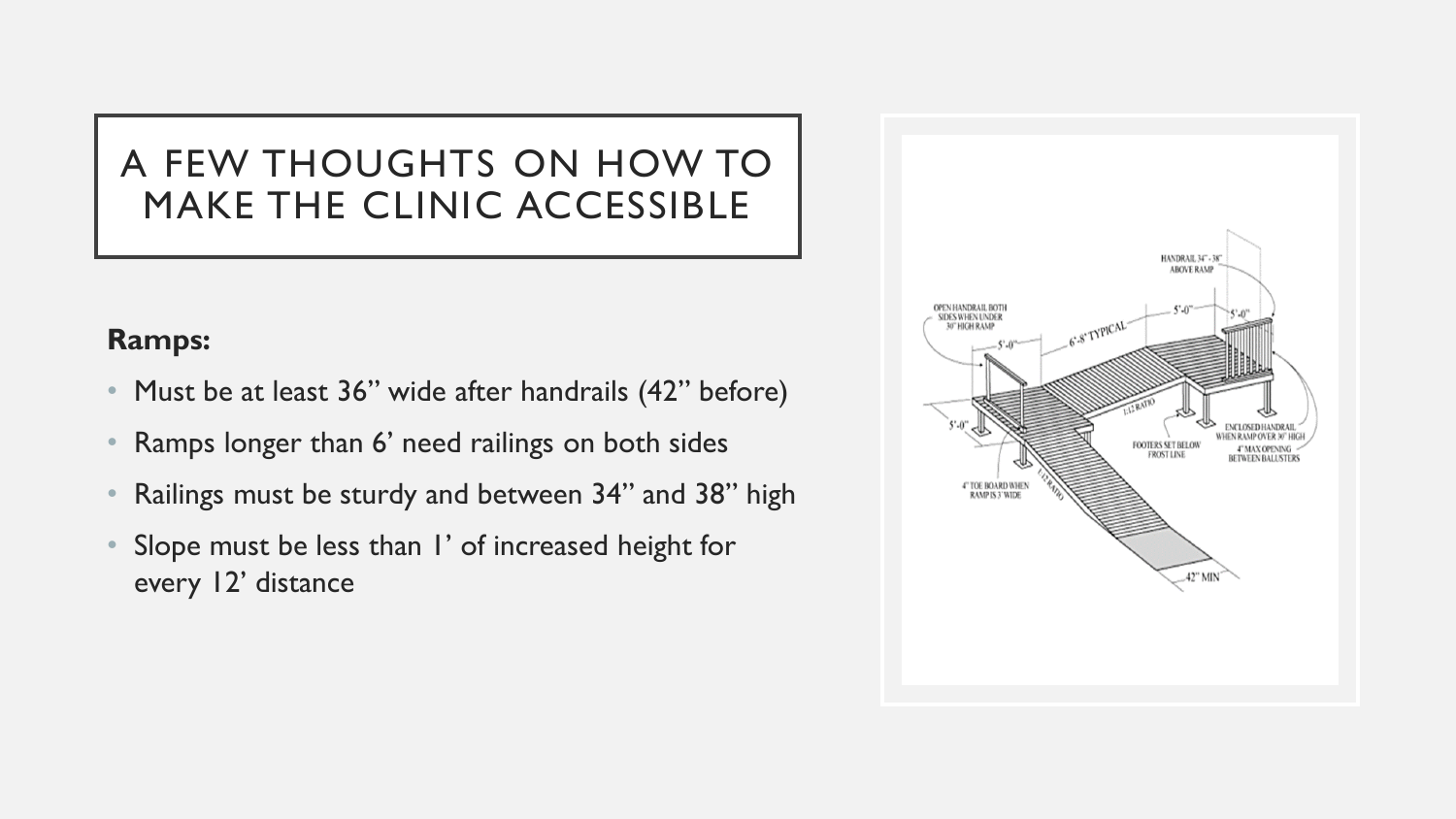### **Ramps Continued:**

- For every 30' horizontal length of ramp, need a 5' landing
- 5' landings need to allow wheelchairs to turn at top, bottom, and at switchbacks
- Between landings, there should not be a rise of more than 30"
- Must be firm, stable and non-slip

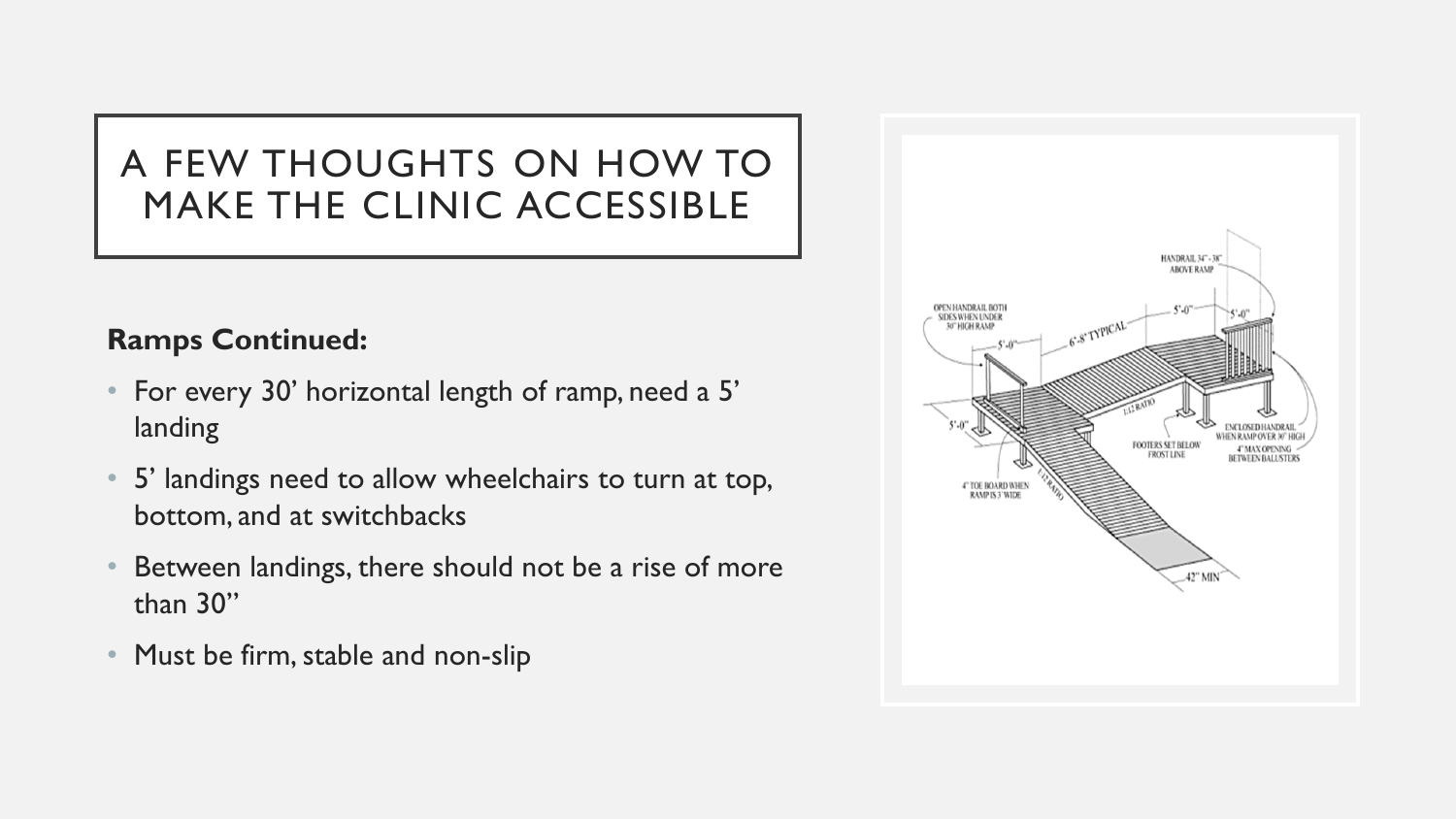### **Doors:**

- No more than a  $1/4<sup>th</sup>$  threshold high
- 32" wide doors (as measured when the door is open to a 90° angle relative to direction of travel)
- If there is one, the button to open doors must be accessible, IE not behind furniture as I recently encountered in the lobby of a building where my orthopedics clinic is housed

### **Carpets:**

- NO wrinkled rugs or carpets
- A maximum pile thickness no more than 1/2 in (13 mm) high.
- Exposed edges of carpet need to be fastened to floor surfaces and have trim along the entire length of the exposed edge.





e: vertical edge must be located below bevel, not a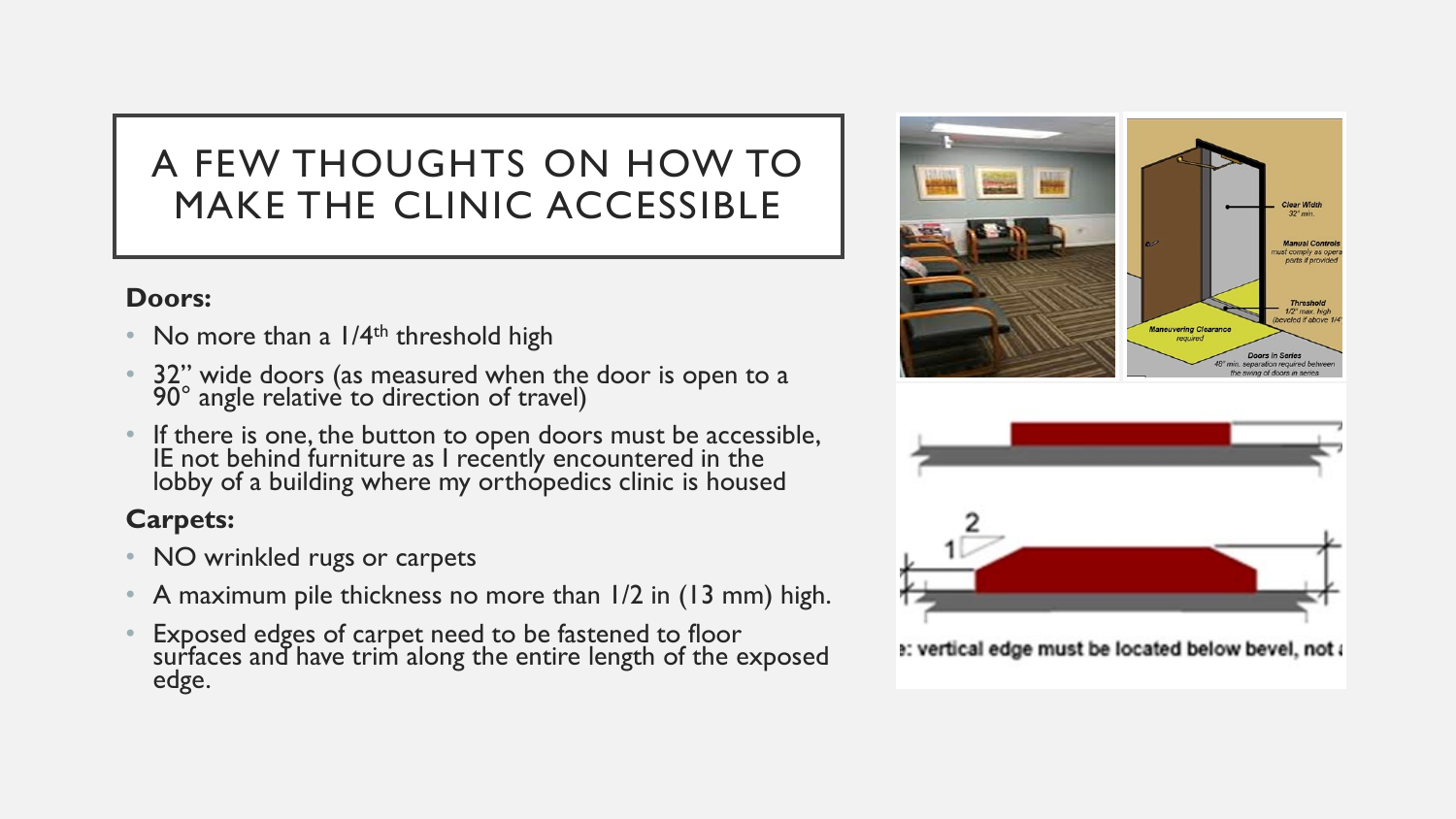### **Passageways:**

- 32" wide and clear after accounting for people extending their legs
- In many settings, findable Markers to indicate location and give direction throughout the clinic such as NaviLens or a guide should be provided in case blind patients don't have sighted guides or if the guide is not going to the exam room/counter with the patient

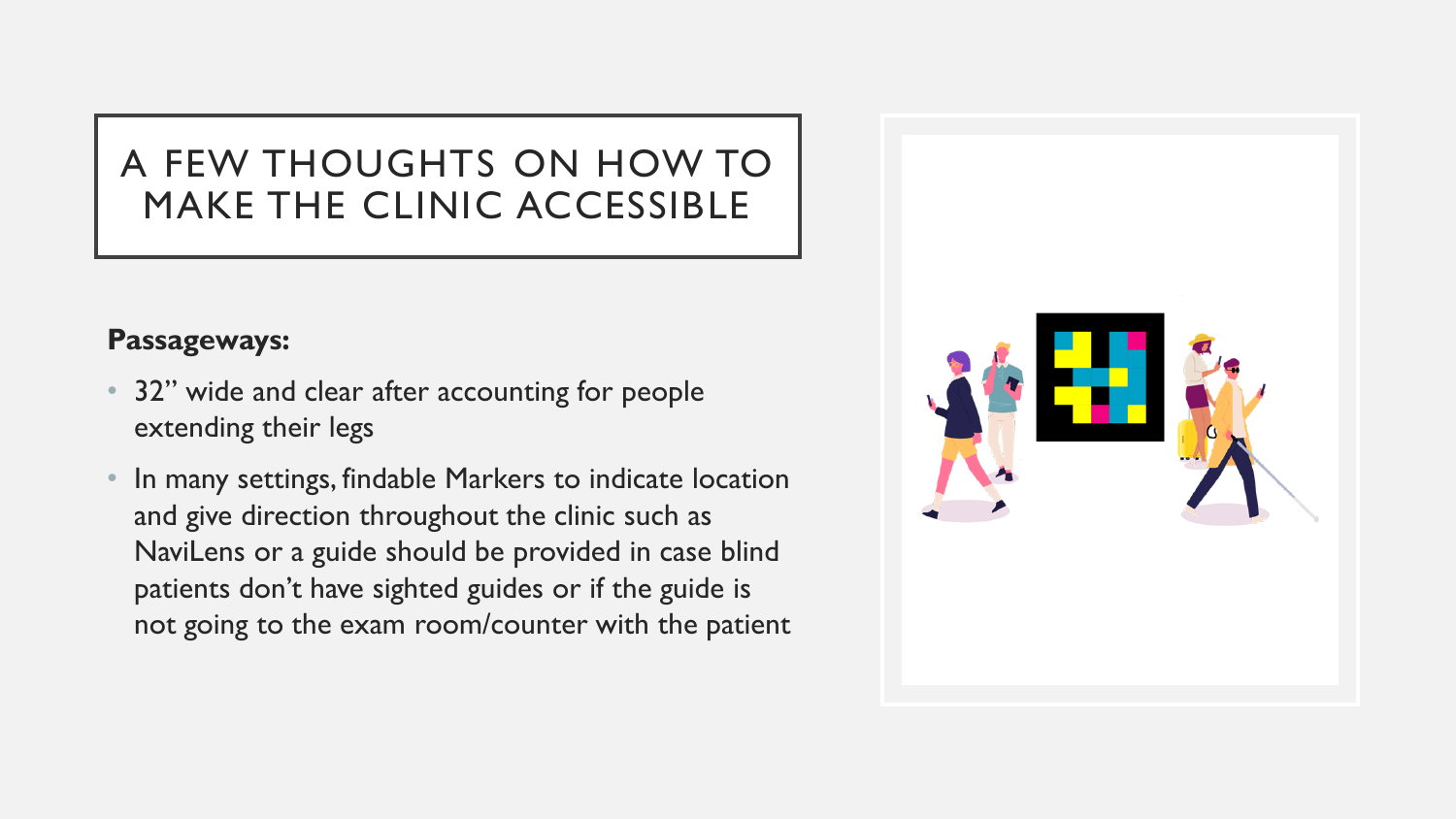## EXAM ROOM ACCESSIBILITY NEEDS:

### **Floor and Space:**

- Adequate turning space (Minimum space required is 30"x48").
- The sink and other dental tools may pose a navigational challenge for a wheelchair user so that 32-inch aisleway needs to go straight through the door of the dental bay straight through to the chair.
- Clear floor space is needed along both sides of the dental chair as some patients can only transfer on their right or left side.
- The chair needs to be lowerable to the point where the level of the "seat" is 17-19 inches above the floor. Assistance with getting legs up onto the chair may be needed.
- For example: Some patients may require a lift to transfer into the dental chair. Some wheelchairs can lean back- might consider doing dental work that way- dentist may need to stand.
- Arguably open dental bays (those without closed doors) can pose a HIPAA violation risk as discussions of medical histories can be heard by others outside the space.

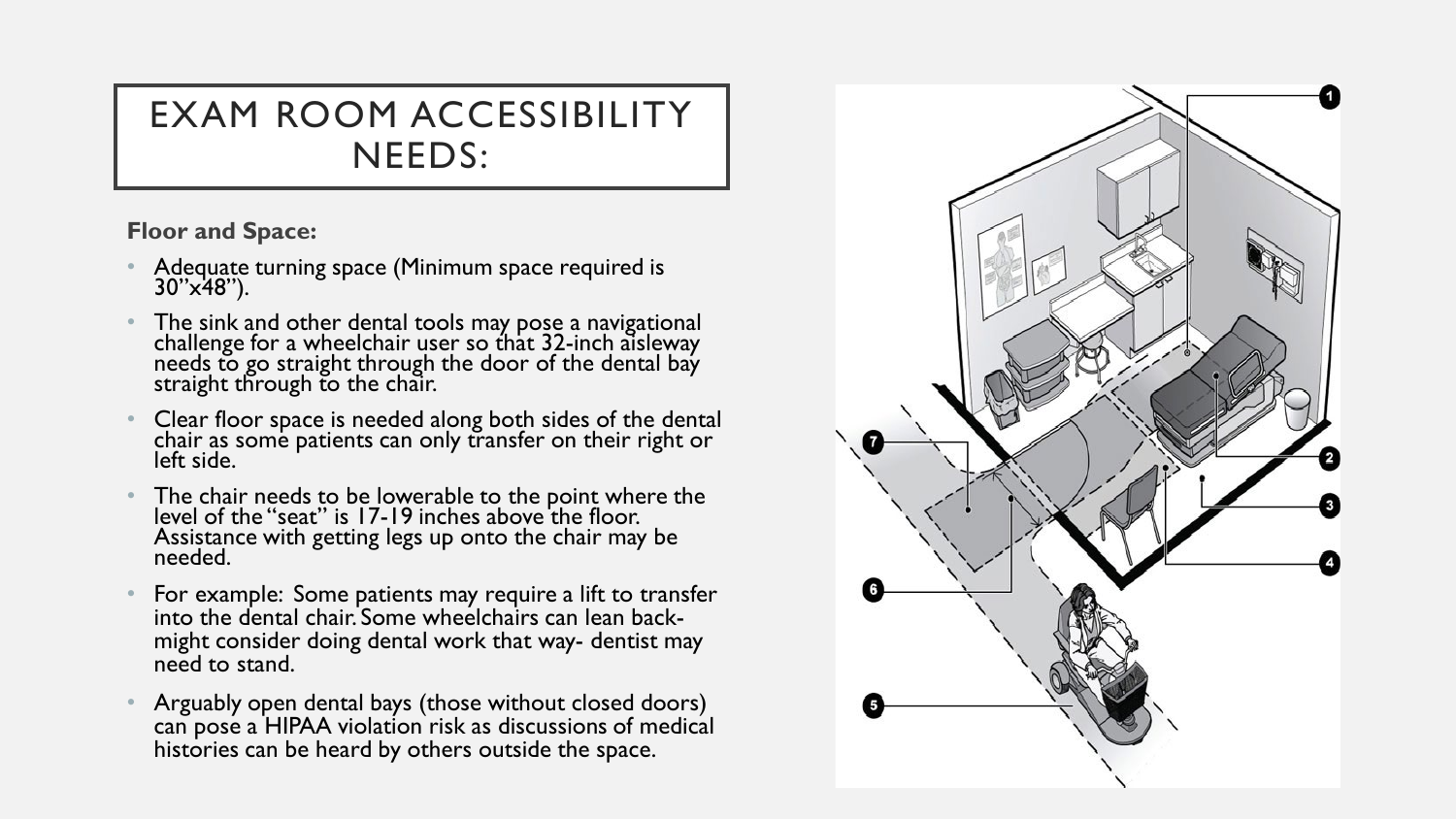### **Paperwork:**

- Paperwork on meds and history needs to be accessible before arriving at the clinic.
- Too often, I have had to fill out paperwork verbally while in the waiting room. This violates HIPPA.
- An isolated room needs to be available for patients who can't fill out paperwork silently or someone may need to go over history as well as meds once in the dental bay.

A FEW THOUGHTS ON HOW TO MAKE THE CLINIC ACCESSIBLE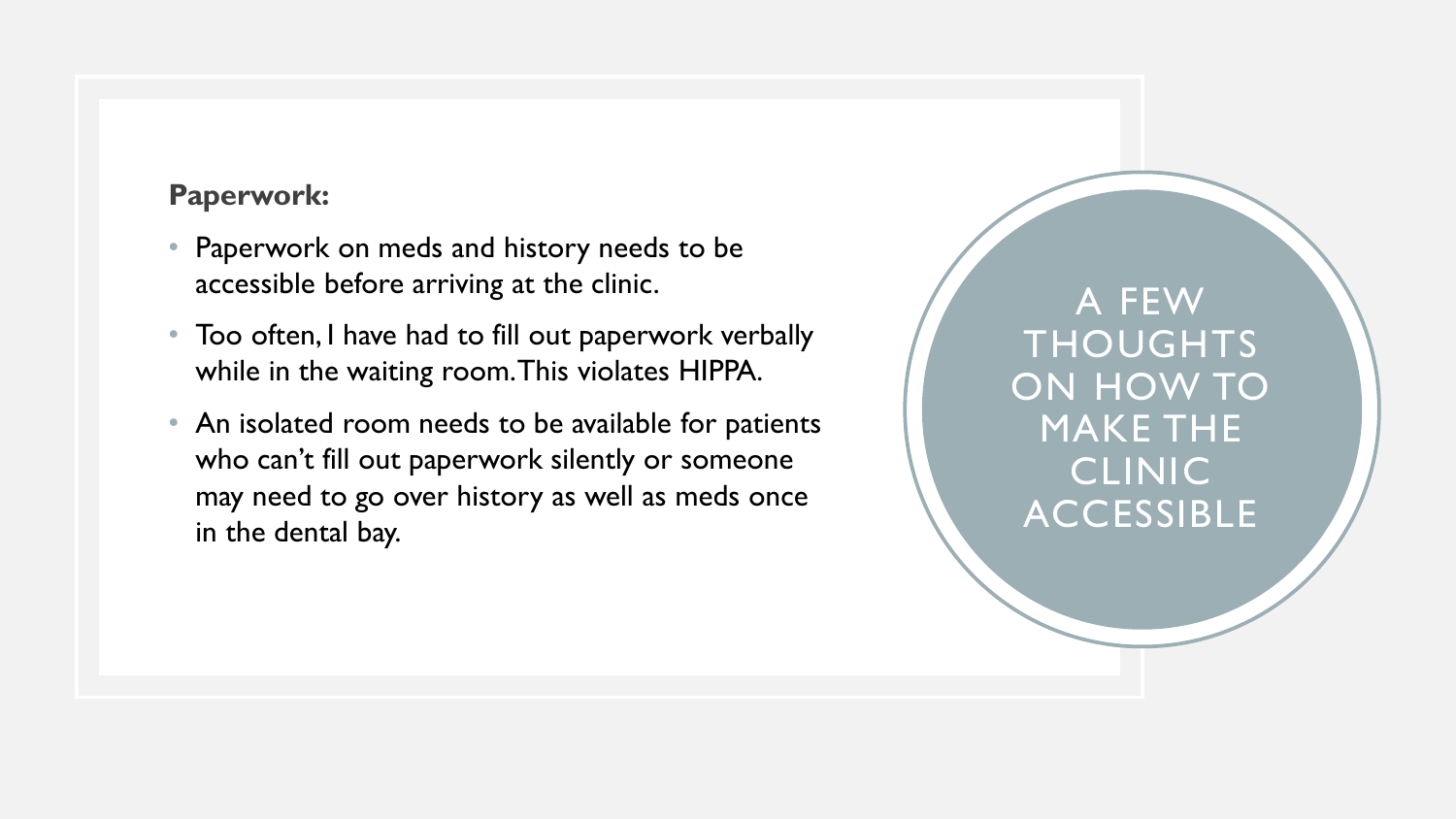- Too many times, desk staff have asked my guide, not me, what we were doing there.
- Whether the patient has a GED or a Ph.D., staff should always interact with the patient first.
- Remind staff to discuss things like whether a companion needs to come back to go over paperwork and so on quietly.
- Someone on staff should known American Sign Language

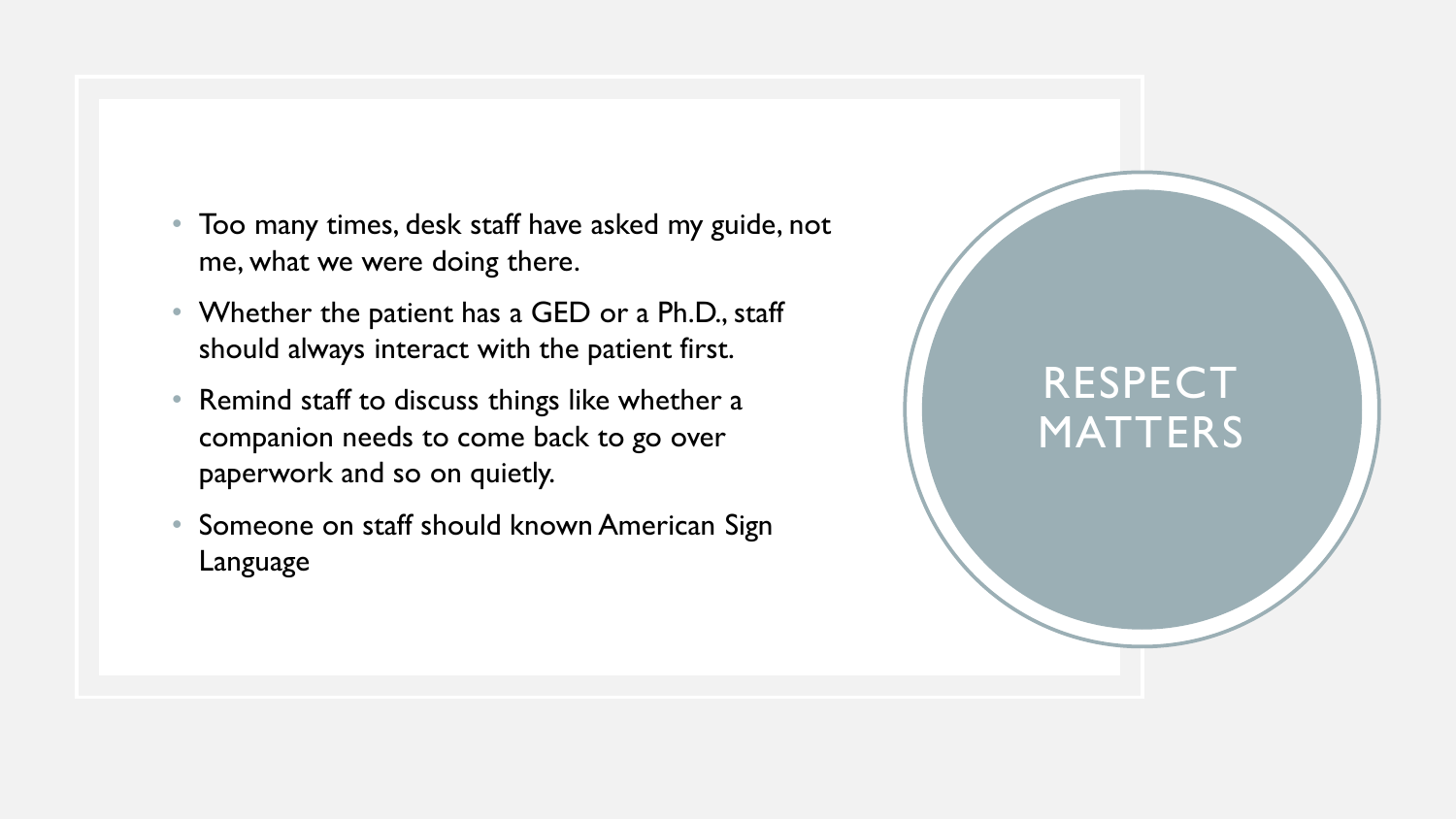Laws and Regulations: [https://www.ada.gov/2010\\_regs.htm](https://www.ada.gov/2010_regs.htm)

Design Standards:

[https://www.ada.gov/2010ADAstandards\\_index.htm](https://www.ada.gov/2010ADAstandards_index.htm)

Technical Assistance Materials:

<https://www.ada.gov/ta-pubs-pg2.htm>

## FOR MORE INFORMATION SEE:

[https://www.theindependencecenter.org/wp-content/uploads/2019/07/Creating-Disability-Friendly-Dental-Practices\\_Final2.pdf](https://www.theindependencecenter.org/wp-content/uploads/2019/07/Creating-Disability-Friendly-Dental-Practices_Final2.pdf)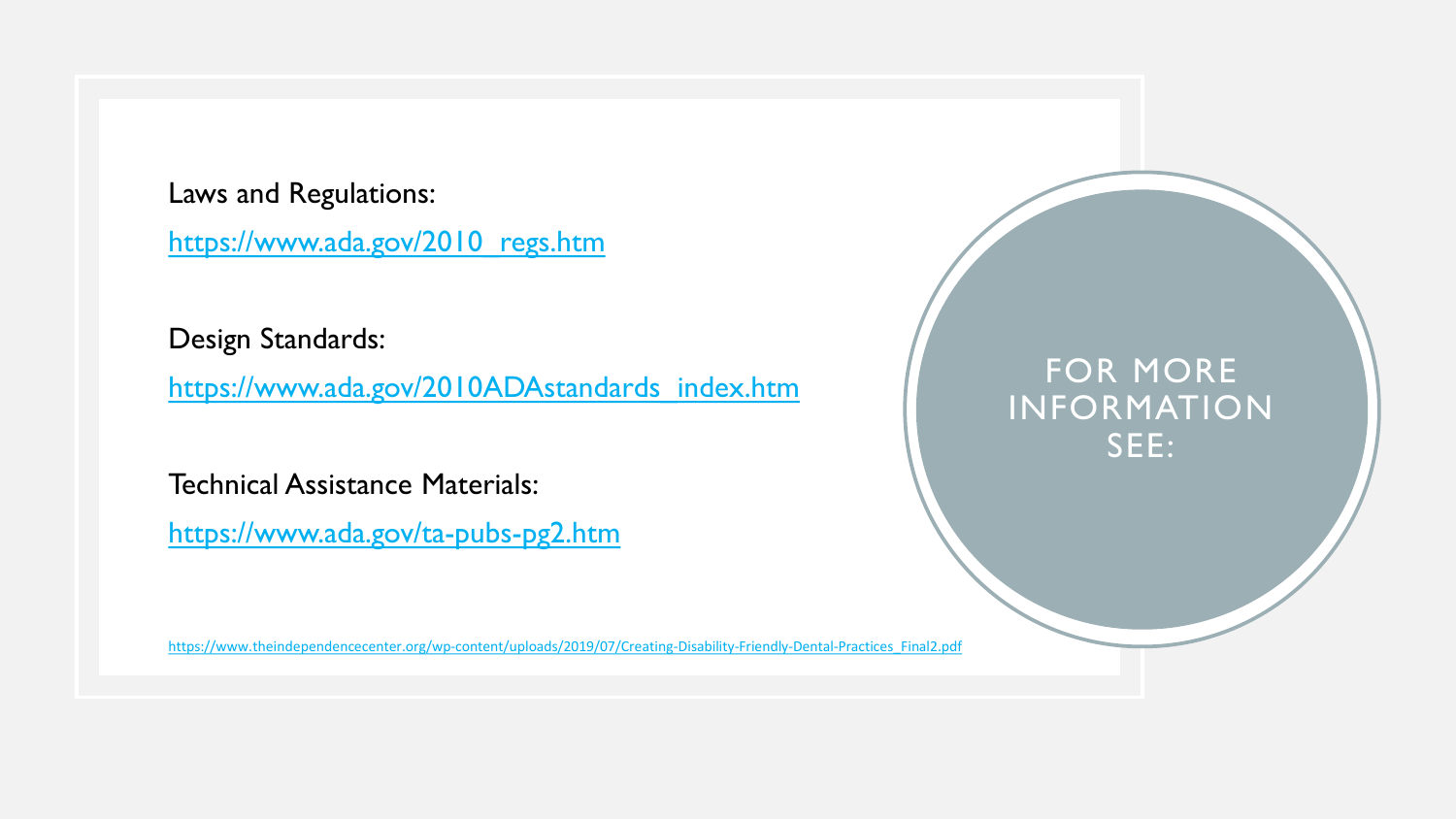"Sometimes this isn't possible, but the more we can find ways to reduce risk the less chance people who already face extra barriers will have to climb extra healthcare and regular life mountains while recovering, maintaining, and improving their health."

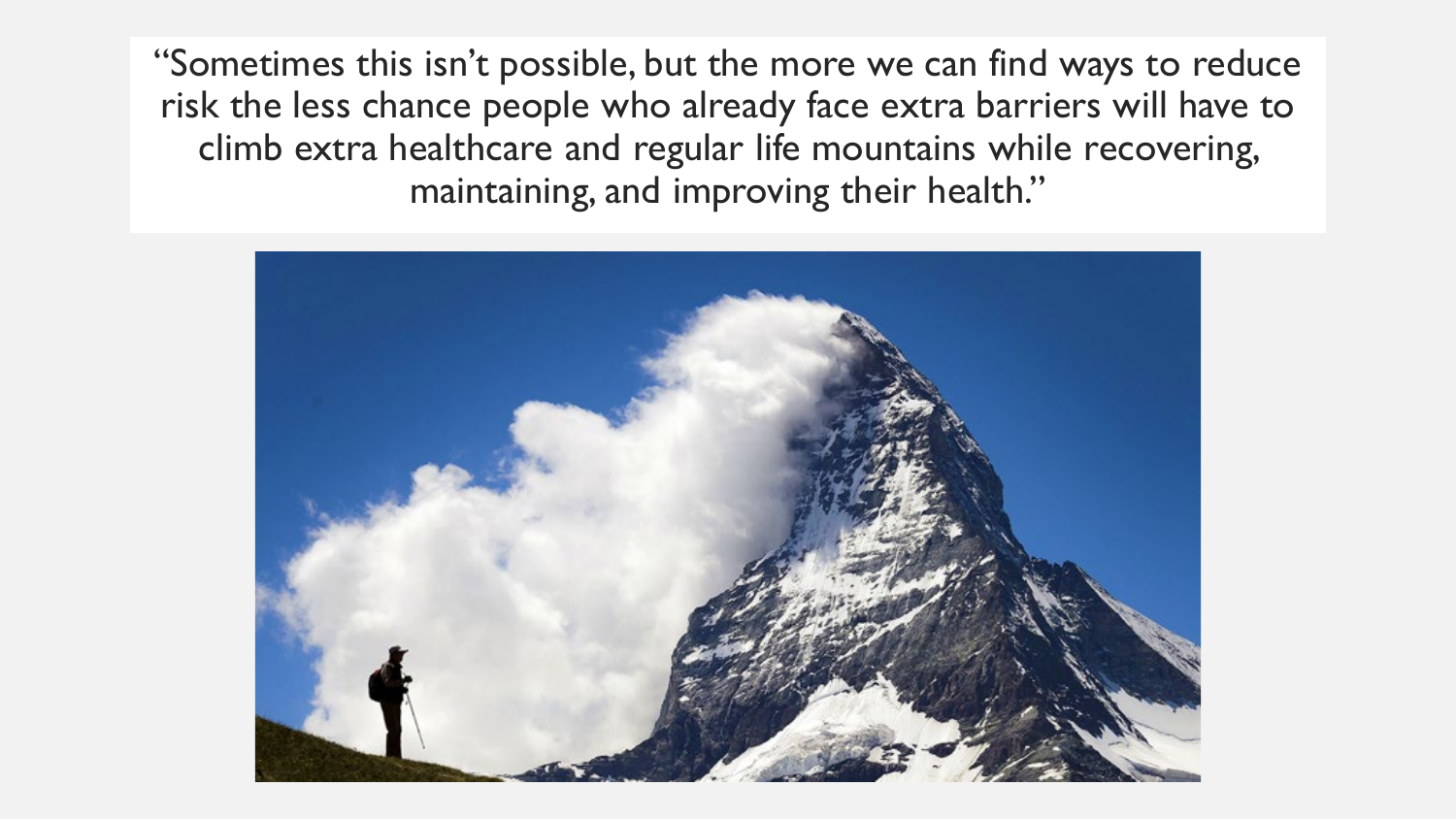## DESCRIPTION OF VIDEO FROM POWERPOINT SLIDE 39

Dr. Weed:

- Skis with James Hayes, an adaptive ski instructor, on Gore Mountain in upstate New York
- Rollerblades through Central Park with volunteer Sarah Hamilton
- Wall climbs in Connecticut with Nate McKenzie and Colin Crofton of Paradox
- Kayaks on Lake George in New York
- And speaks at Hong-dandan in Beijing, China. A transcript of his comments are below.

[Dr. Weed] – It depends. There are 50 states, so each state, sometimes, has its own organizations that arise.